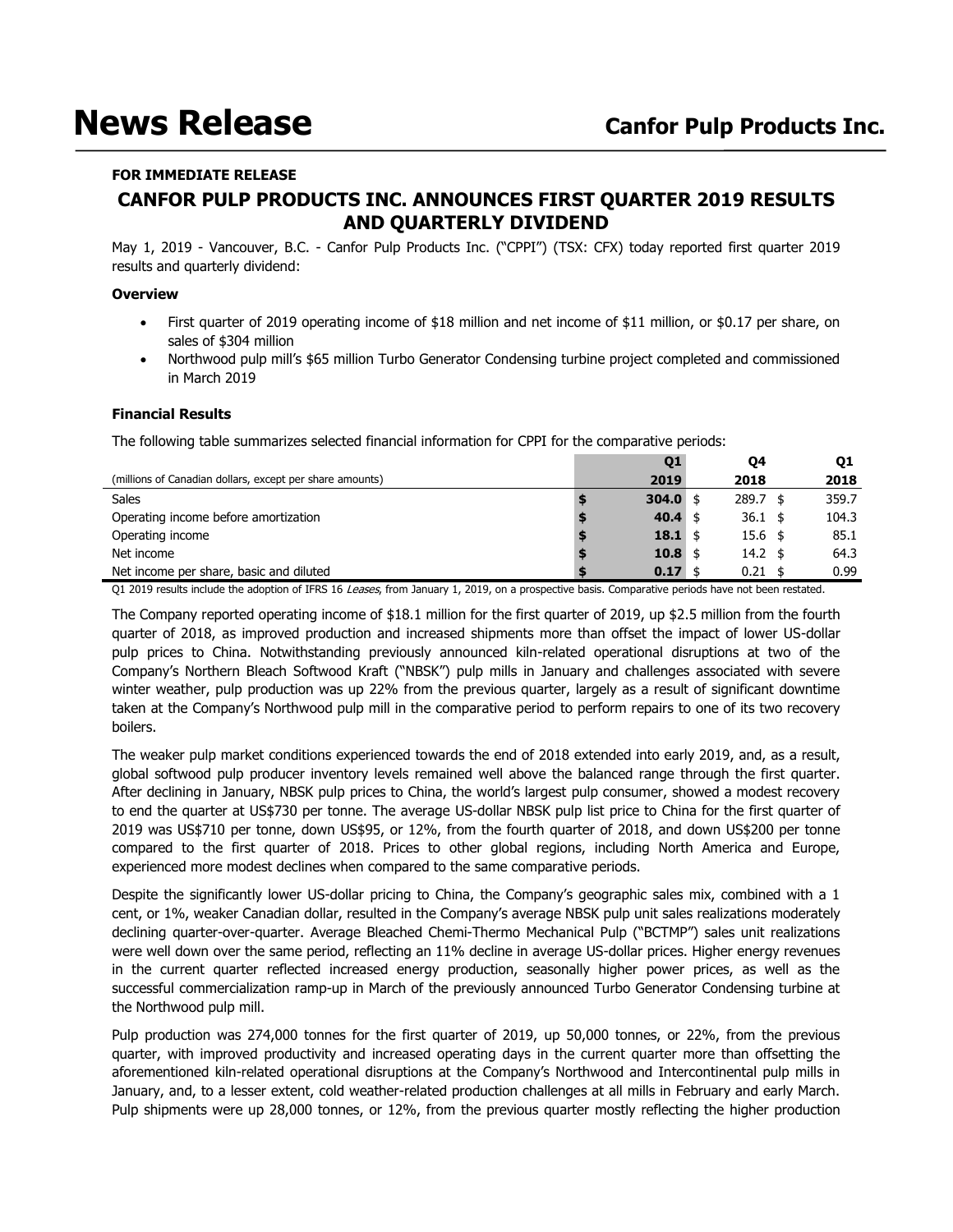offset in part by the replenishment of inventory levels significantly drawn down during the fourth quarter of 2018 due the Northwood outage.

Pulp unit manufacturing costs were moderately lower in the current quarter compared to the fourth quarter of 2018, as the benefit of increased production volumes, lower maintenance spend and reduced chemical costs in the current quarter, more than offset higher energy costs related to the aforementioned winter weather conditions, and the continued disruptive impact on natural gas supply and pricing resulting from a third-party natural gas pipeline explosion near Prince George in the fourth quarter. Fibre costs were slightly lower than the previous quarter, as seasonal pricing adjustments combined with lower market-based prices for sawmill residual chips (linked to Canadian dollar NBSK pulp sales realizations) offset an increased proportion of higher-cost whole log chips.

Operating income in the Company's paper segment was \$5.9 million, up \$2.4 million from the fourth quarter of 2018. The increase largely reflected lower slush pulp costs linked to lower Canadian dollar NBSK pulp prices and, to a lesser extent, improved paper unit sales realizations.

Results in the second quarter of 2019 will include a recently completed scheduled maintenance outage at the Intercontinental NBSK pulp mill in April, which reduced NBSK pulp production by approximately 11,000 tonnes, as well as higher associated maintenance costs. Additional maintenance outages are scheduled at the Taylor BCTMP mill and the Prince George NBSK pulp mill in the second and third quarters of 2019 with a projected 5,000 tonnes of reduced BCTMP production and 6,000 tonnes of reduced NBSK pulp production, respectively. A maintenance outage is currently planned at the Company's paper machine during the third quarter of 2019 with a projected 4,000 tonnes of reduced paper production.

Commenting on the Company's first quarter of 2019 results, CPPI's Chief Executive Officer, Don Kayne said, "While our financial results showed a modest improvement compared to the last quarter of 2018, they also reflected several operational, weather and market-related challenges during the period. With Intercontinental pulp mill's scheduled shutdown now behind us, we are focused on increasing our productivity and overall financial performance going forward."

Global softwood pulp markets are projected to remain steady through the second quarter, with inventory levels forecast to move towards a more balanced range in the latter half of 2019 reflecting a gradual drawdown of inventory following the traditional spring maintenance period, as well as the anticipated benefit of the conversion of two large NBSK pulp mills outside of North America to dissolving pulp towards the end of 2019. Fibre costs are anticipated to remain relatively stable in the second quarter; however, the current weakness in lumber markets may result in further temporary or permanent sawmill curtailments which could result in reduced availability of residual chips and an increased proportion of whole log chips. Bleached kraft paper demand is anticipated to hold relatively stable through the second quarter.

On May 1, 2019, the Board of Directors declared a quarterly dividend of \$0.0625 per share, payable on May 21, 2019 to the shareholders of record on May 14, 2019.

#### **Additional Information and Conference Call**

A conference call to discuss the first quarter's financial and operating results will be held on Thursday, May 2, 2019 at 8:00 AM Pacific time. To participate in the call, please dial Toll-Free 1-888-390-0546. For instant replay access until May 16, 2019, please dial Toll-Free 1-888-390-0541 and enter participant pass code 594778#. The conference call will be webcast live and will be available at [www.canfor.com.](http://www.canfor.com/) This news release, the attached financial statements and a presentation used during the conference call can be accessed via the Company's website at [http://www.canfor.com/investor-relations/webcasts.](http://www.canfor.com/investor-relations/webcasts)

#### **Non-IFRS Measures and Forward Looking Statements**

Operating Income before Amortization and Net Income per Share are not generally accepted earnings measures and should not be considered as an alternative to net income or cash flows as determined in accordance with IFRS. Refer to the Company's Annual Management's Discussion and Analysis for a reconciliation of Operating Income before Amortization to Operating Income reported in accordance with IFRS.

#### **Forward Looking Statements**

Certain statements in this press release constitute "forward-looking statements" which involve known and unknown risks, uncertainties and other factors that may cause actual results to be materially different from any future results, performance or achievements expressed or implied by such statements. Words such as "expects", "anticipates", "projects", "intends", "plans", "will", "believes", "seeks", "estimates", "should", "may", "could", and variations of such words and similar expressions are intended to identify such forward-looking statements. These statements are based on management's current expectations and beliefs and actual events or results may differ materially. There are many factors that could cause such actual events or results expressed or implied by such forward-looking statements to differ materially from any future results expressed or implied by such statements.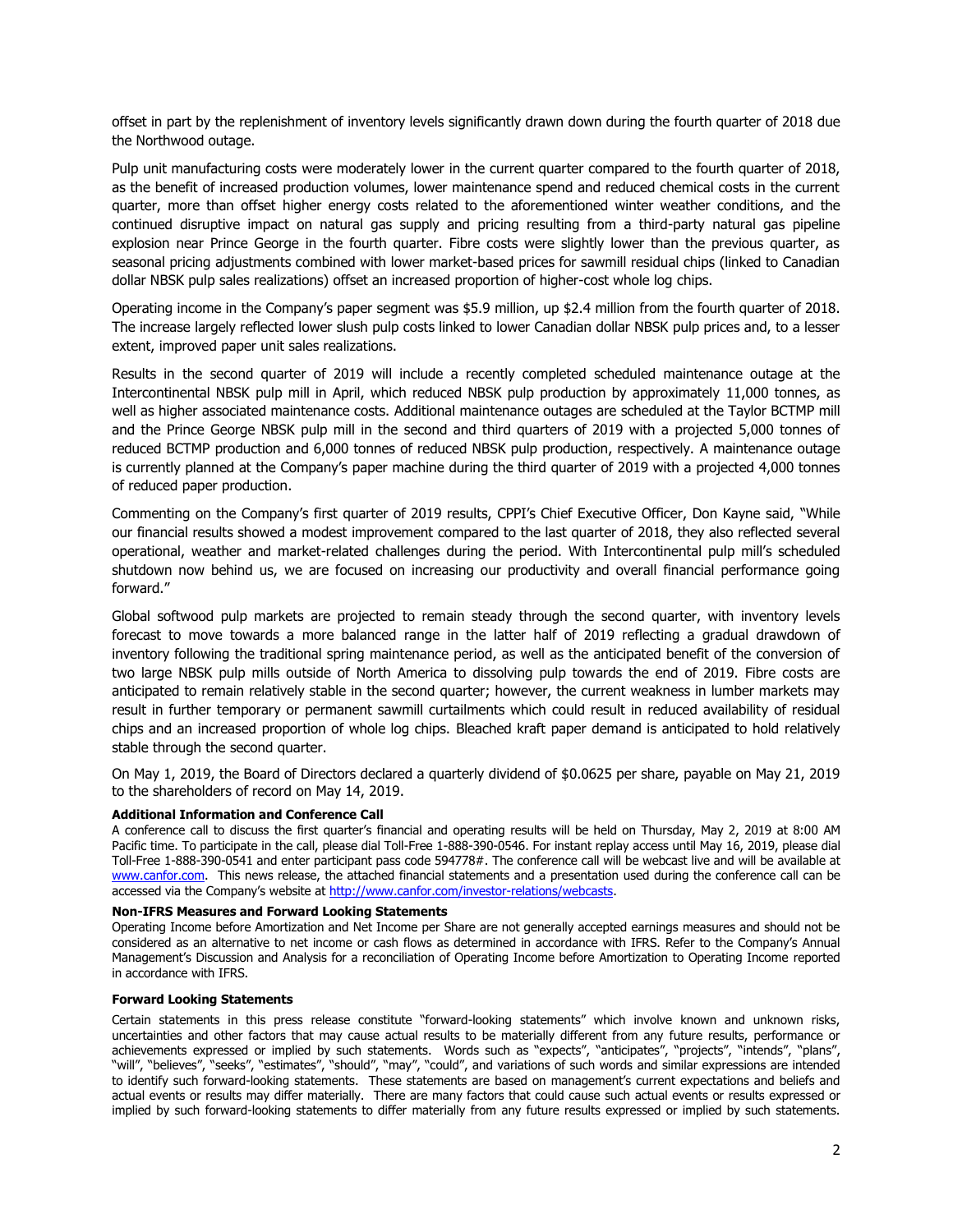Forward-looking statements are based on current expectations and the Company assumes no obligation to update such information to reflect later events or developments, except as required by law.

CPPI is a leading global supplier of pulp and paper products with operations in the central interior of British Columbia ("BC") employing approximately 1,300 people throughout the organization. Canfor Pulp owns and operates three mills in Prince George, BC with a total capacity of 1.1 million tonnes of Premium Reinforcing Northern Bleached Softwood Kraft Pulp and 140,000 tonnes of kraft paper, as well as one mill in Taylor, BC with an annual production capacity of 220,000 tonnes of Bleached Chemi-Thermo Mechanical Pulp ("BCTMP"). Canfor Pulp is the largest North American, and one of the largest global producers of market NBSK pulp. CPPI shares are traded on the Toronto Stock Exchange under the symbol CFX.

**Media Contact: Investor Contact:** Michelle Ward<br>Canfor's Director, Corporate Communications (604) 661-5225 (604) 661-5441 communications@canfor.com

Canfor's Vice President, Corporate Finance and Strategy (604) 661-5441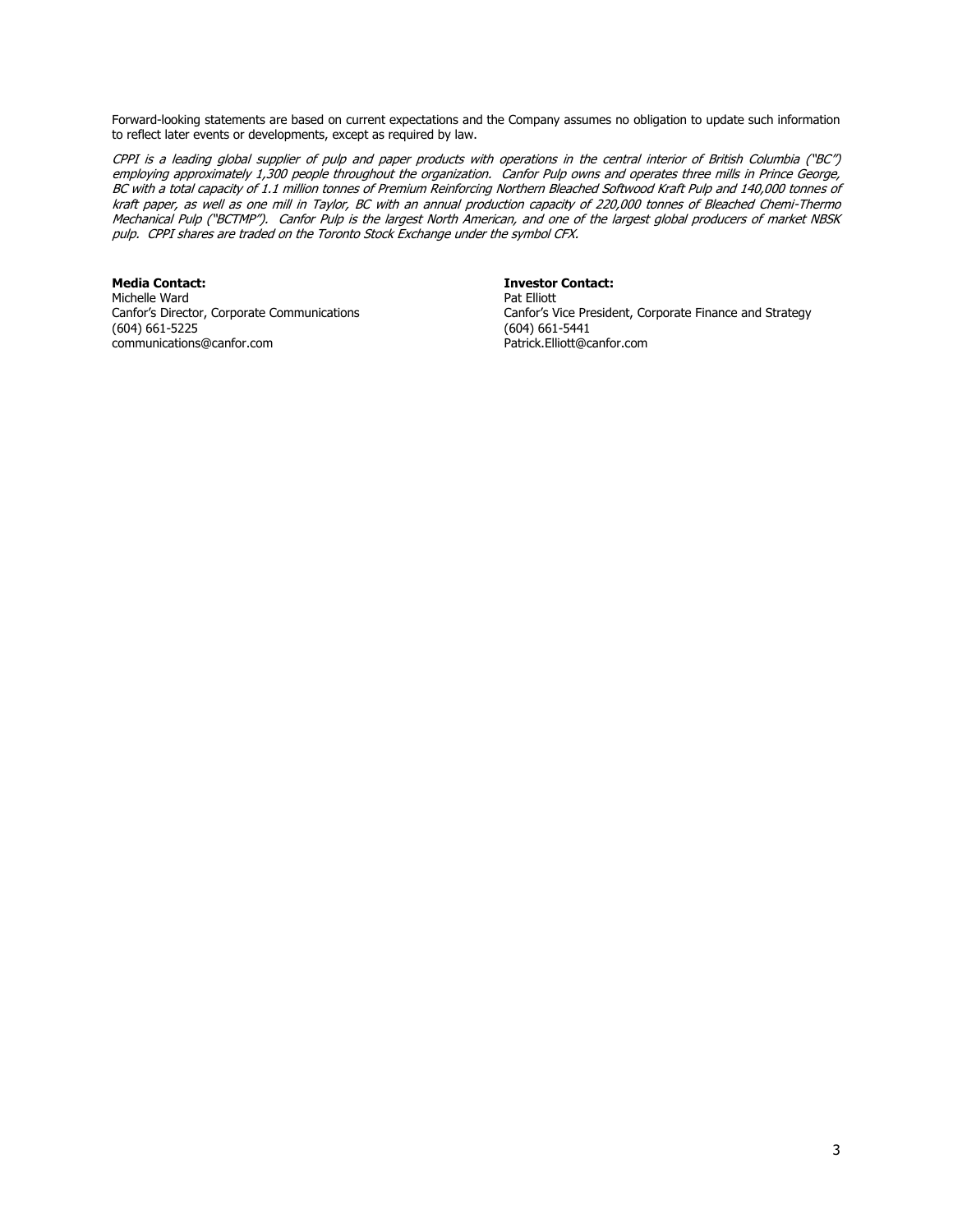# **Canfor Pulp Products Inc. First Quarter 2019 Management's Discussion and Analysis**

This interim Management's Discussion and Analysis ("MD&A") provides a review of Canfor Pulp Products Inc.'s ("CPPI" or "the Company") financial performance for the quarter ended March 31, 2019 relative to the quarters ended December 31, 2018 and March 31, 2018, and the financial position of the Company at March 31, 2019. It should be read in conjunction with CPPI's unaudited interim consolidated financial statements and accompanying notes for the quarters ended, March 31, 2019 and 2018, as well as the 2018 annual MD&A and the 2018 audited consolidated financial statements and notes thereto, which are included in CPPI's Annual Report for the year ended December 31, 2018 (available at [www.canfor.com\)](http://www.canfor.com/). The financial information in this interim MD&A has been prepared in accordance with International Financial Reporting Standards ("IFRS"), which is the required reporting framework for Canadian publicly accountable enterprises.

Throughout this discussion, reference is made to Operating Income before Amortization which CPPI considers to be a relevant indicator for measuring trends in the Company's performance and its ability to generate funds to meet its debt service and capital expenditure requirements, and to pay dividends. Reference is also made to Adjusted Net Income (calculated as Net Income less specific items affecting comparability with prior periods) and Adjusted Net Income per Share (calculated as Adjusted Net Income divided by the weighted average number of shares outstanding during the period). Operating Income before Amortization, Adjusted Net Income and Adjusted Net Income per Share are not generally accepted earnings measures and should not be considered as an alternative to net income or cash flows as determined in accordance with IFRS. As there is no standardized method of calculating these measures, CPPI's Operating Income before Amortization, Adjusted Net Income and Adjusted Net Income per Share may not be directly comparable with similarly titled measures used by other companies. Reconciliations of Operating Income before Amortization to Operating Income and Adjusted Net Income to Net Income reported in accordance with IFRS are included in this MD&A. Throughout this discussion reference is made to the current quarter which refers to the results for the first quarter of 2019.

Factors that could impact future operations are also discussed. These factors may be influenced by both known and unknown risks and uncertainties that could cause the actual results to be materially different from those stated in this discussion. Factors that could have a material impact on any future oriented statements made herein include, but are not limited to: general economic, market and business conditions; product selling prices; raw material and operating costs; currency exchange rates; interest rates; changes in law and public policy; the outcome of labour and trade disputes; and opportunities available to or pursued by CPPI.

All financial references are in millions of Canadian dollars unless otherwise noted. The information in this report is as at May 1, 2019.

# **Forward Looking Statements**

Certain statements in this MD&A constitute "forward-looking statements" which involve known and unknown risks, uncertainties and other factors that may cause actual results to be materially different from any future results, performance or achievements expressed or implied by such statements. Words such as "expects", "anticipates", "projects", "intends", "plans", "will", "believes", "seeks", "estimates", "should", "may", "could", and variations of such words and similar expressions are intended to identify such forward-looking statements. These statements are based on management's current expectations and beliefs and actual events or results may differ materially. There are many factors that could cause such actual events or results expressed or implied by such forward-looking statements to differ materially from any future results expressed or implied by such statements. Forward-looking statements are based on current expectations and the Company assumes no obligation to update such information to reflect later events or developments, except as required by law.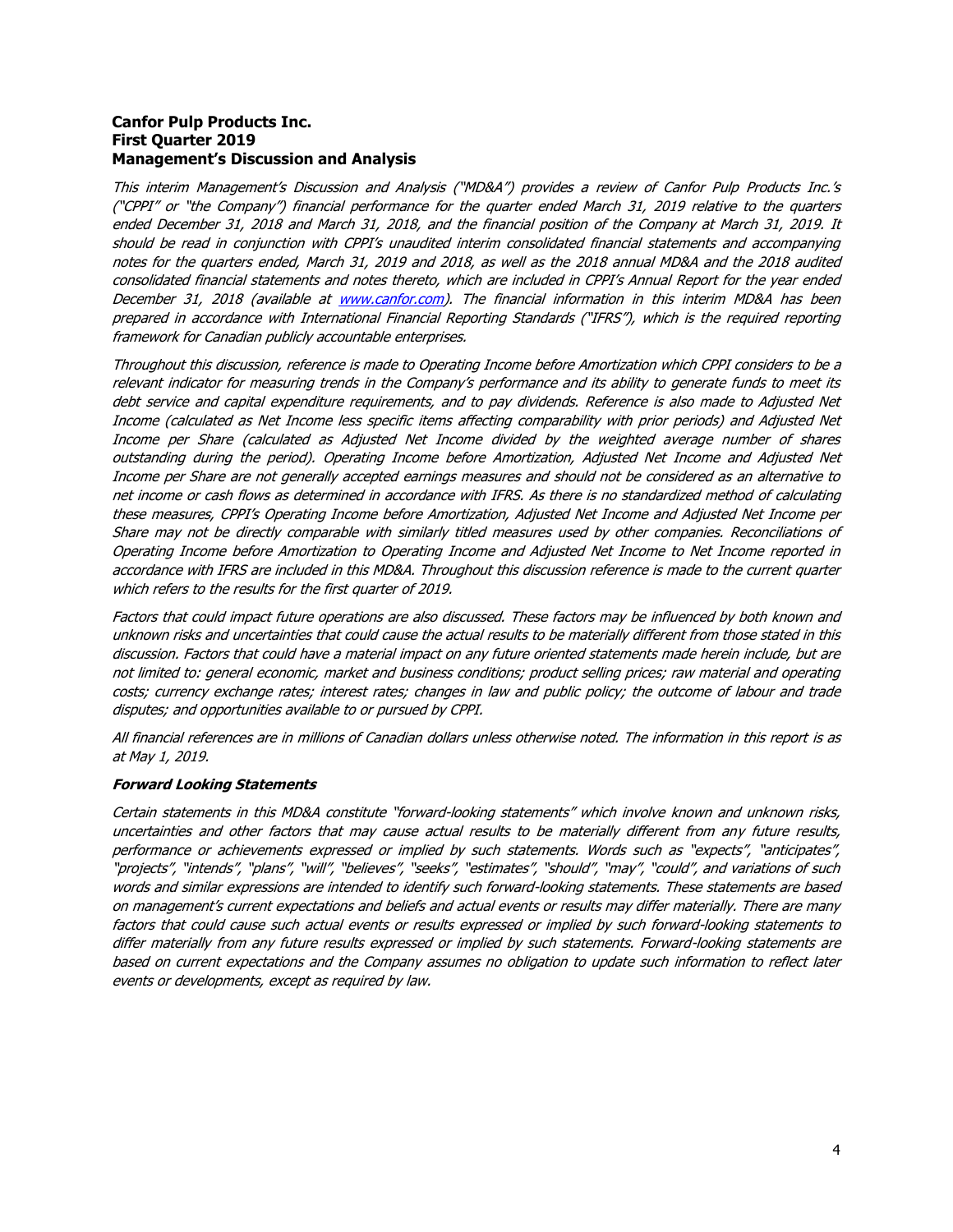# **FIRST QUARTER 2019 OVERVIEW**

Selected Financial Information and Statistics

|                                                          | Q <sub>1</sub><br>2019 | Q4<br>2018    | Q <sub>1</sub><br>2018 |
|----------------------------------------------------------|------------------------|---------------|------------------------|
| (millions of Canadian dollars, except per share amounts) |                        |               |                        |
| Operating income (loss) by segment:                      |                        |               |                        |
| Pulp                                                     | \$<br>15.5             | \$<br>15.2    | \$<br>86.4             |
| Paper                                                    | \$<br>5.9              | \$<br>3.5     | \$<br>2.9              |
| Unallocated                                              | (3.3)                  | \$<br>(3.1)   | \$<br>(4.2)            |
| <b>Total operating income</b>                            | \$<br>18.1             | \$<br>15.6    | \$<br>85.1             |
| Add: Amortization $1$                                    | 22.3                   | \$<br>20.5    | \$<br>19.2             |
| Total operating income before amortization               | \$<br>40.4             | \$<br>36.1    | \$<br>104.3            |
| Add (deduct):                                            |                        |               |                        |
| Working capital movements                                | \$<br>(34.1)           | \$<br>(9.4)   | \$<br>(22.2)           |
| Defined benefit pension plan contributions, net          | \$<br>(1.1)            | \$<br>(1.6)   | \$<br>(1.7)            |
| Income taxes paid, net                                   | (4.0)                  | \$<br>(36.3)  | \$<br>(19.1)           |
| Other operating cash flows, net                          | \$<br>(0.6)            | \$<br>6.3     | \$<br>5.8              |
| Cash from operating activities                           | \$<br>0.6              | \$<br>(4.9)   | \$<br>67.1             |
| Add (deduct):                                            |                        |               |                        |
| Payment of lease obligations <sup>2</sup>                | \$<br>(0.2)            | \$            | \$                     |
| Dividends paid                                           | \$<br>(4.1)            | \$<br>(150.9) | \$<br>(4.1)            |
| Finance expenses paid                                    | \$<br>(0.7)            | \$<br>(0.8)   | \$<br>(0.7)            |
| Capital additions, net                                   | \$<br>(25.5)           | \$<br>(42.5)  | \$<br>(19.8)           |
| Share purchases                                          |                        | \$            | \$<br>(0.1)            |
| Other, net                                               |                        | \$<br>0.6     | \$<br>0.3              |
| Change in cash / operating loans                         | \$<br>(29.9)           | \$<br>(198.5) | \$<br>42.7             |
| $ROIC$ – Consolidated period-to-date <sup>3</sup>        | 2.4%                   | 2.0%          | 12.9%                  |
| Average exchange rate (US\$ per C\$1.00) <sup>4</sup>    | \$<br>0.752            | \$<br>0.758   | \$<br>0.791            |

Q1 2019 results include the adoption of IFRS 16 Leases, from January 1, 2019, on a prospective basis. Comparative periods have not been restated.

Amortization includes amortization of certain capitalized major maintenance costs.

<sup>2</sup> On adoption of IFRS 16 Leases, payment of lease obligations represents cash payments towards reduction of outstanding lease obligations and related interest, which were previously included with cash from operating activities.

<sup>3</sup> Consolidated Return on Invested Capital ("ROIC") is equal to operating income (loss) plus realized gains (losses) on derivative financial instruments (i.e. excluding mark-to-market adjustments), plus other income (expense) and excluding non-controlling interest, divided by the average invested capital during the period. Invested capital represents total assets excluding cash and total liabilities excluding long-term debt, retirement benefit obligations, long-term deferred reforestation obligations, and deferred taxes.

<sup>4</sup> Source – Bank of Canada (monthly average rate for the period).

The Company reported operating income of \$18.1 million for the first quarter of 2019, up \$2.5 million from the fourth quarter of 2018 as improved production and increased shipments more than offset the impact of lower US-dollar pulp prices to China. Notwithstanding previously announced kiln-related operational disruptions at two of the Company's Northern Bleach Softwood Kraft ("NBSK") pulp mills in January and challenges associated with severe winter weather, pulp production was up 22% from the previous quarter, largely as a result of significant downtime taken at the Company's Northwood pulp mill in the comparative period to perform repairs to one of its two recovery boilers.

Compared to the first quarter of 2018, operating income was down \$67.0 million reflecting significantly lower average NBSK pulp and Bleached Chemi-Thermo Mechanical Pulp ("BCTMP") US-dollar pricing to China, combined with higher fibre costs (in part relating to whole log chips) and to a lesser extent the aforementioned operational challenges in the first quarter of 2019, partially offset by a 4 cent, or 5%, weaker Canadian Dollar.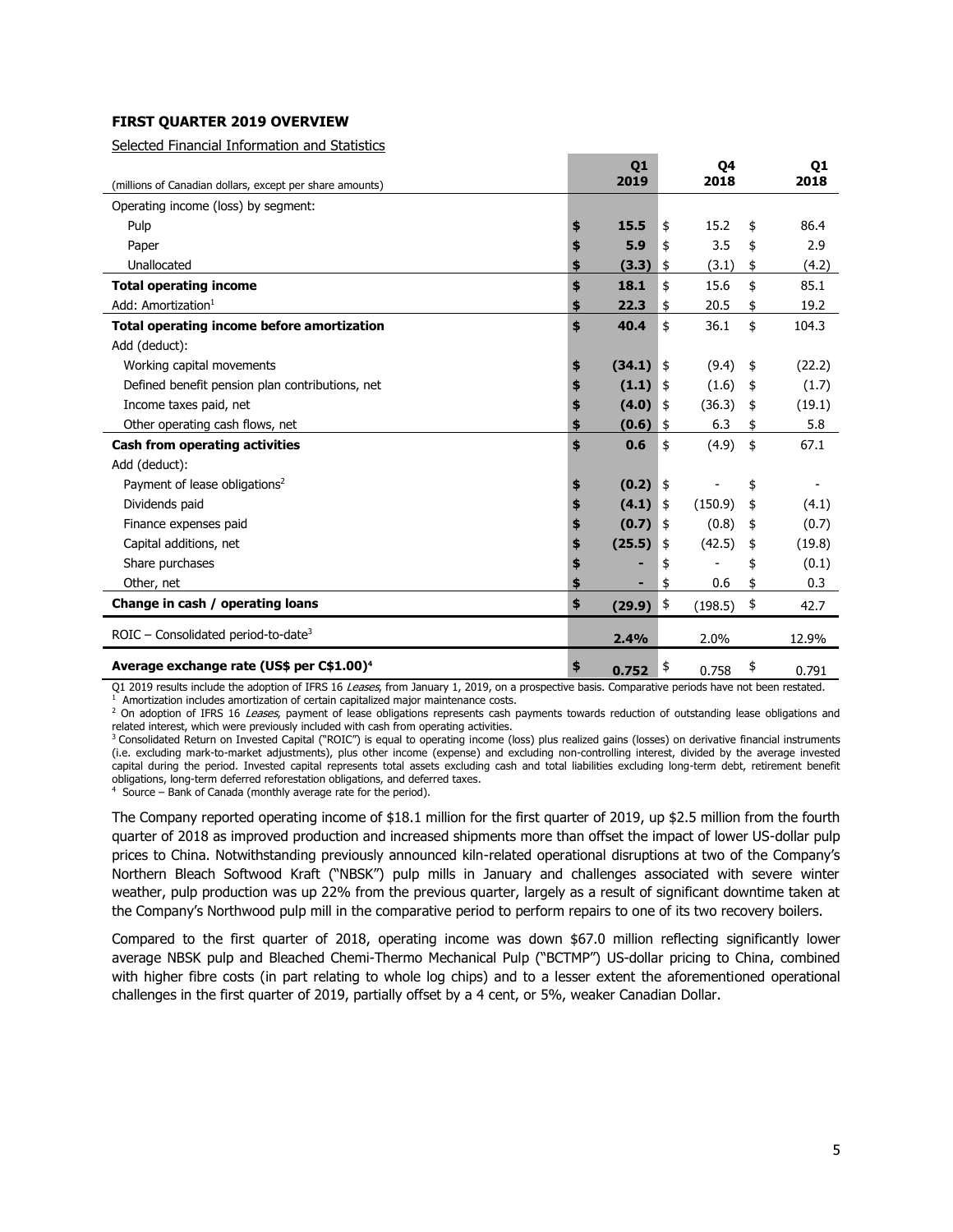# **OPERATING RESULTS BY BUSINESS SEGMENT**

# **Pulp**

# **Selected Financial Information and Statistics – Pulp**

|                                                                 | Q <sub>1</sub> | Q4              | Q1    |
|-----------------------------------------------------------------|----------------|-----------------|-------|
| (millions of Canadian dollars, unless otherwise noted)          | 2019           | 2018            | 2018  |
| <b>Sales</b>                                                    | $255.1$ \$     | $243.5$ \$      | 317.5 |
| Operating income before amortization <sup>5</sup>               | 36.9 \$        | $34.7 \;$ \$    | 104.5 |
| Operating income                                                | $15.5$ \$      | $15.2 \text{ }$ | 86.4  |
| Average NBSK pulp price delivered to China - US\$ <sup>6</sup>  | $710$ \$       | $805$ \$        | 910   |
| Average NBSK pulp price delivered to China - Cdn\$ <sup>6</sup> | $944$ \$       | $1,062$ \$      | 1,150 |
| Production – pulp $(000 \text{ mt})$                            | 274.2          | 223.9           | 311.7 |
| Shipments – pulp $(000 \text{ mt})$                             | 258.8          | 230.7           | 310.0 |

Q1 2019 results include the adoption of IFRS 16 Leases, from January 1, 2019, on a prospective basis. Comparative periods have not been restated. <sup>5</sup> Amortization includes amortization of certain capitalized major maintenance costs.

<sup>6</sup> Per tonne, NBSK pulp list price delivered to China (as published by Resource Information Systems, Inc.); Average NBSK pulp price delivered to China in Cdn\$ calculated as average NBSK pulp price delivered to China – US\$ multiplied by the average exchange rate – Cdn\$ per US\$1.00 according to Bank of Canada monthly average rate for the period.

#### Markets

The weaker pulp market conditions experienced towards the end of 2018 extended into early 2019 and, as a result, global softwood pulp producer inventory levels remained well above the balanced range through the first quarter. After declining in January, NBSK pulp prices to China, the world's largest pulp consumer, showed a modest recovery to end the quarter at US\$730 per tonne. The average US-dollar NBSK pulp list price to China for the first quarter of 2019 was US\$710 per tonne, down US\$95, or 12%, from the fourth quarter of 2018, and down US\$200 per tonne compared to the first quarter of 2018. Prices to other global regions, including North America and Europe, experienced more modest declines when compared to the same comparative periods.

Softwood pulp producer inventories at the end of March 2019 were well above the balanced range at 37 days of supply but were down slightly from December 2018<sup>7</sup> (Market conditions are generally considered balanced when inventories are in the 27-30 days of supply range). Global shipments of bleached softwood pulp increased 3.5%<sup>8</sup>, for the first three months of 2019 compared to the first three months of 2018, driven primarily by an 8.5% increase in shipments to China. This represents the first increase since May 2018 and was in contrast to global shipments of bleached hardwood pulp, which modestly declined through the quarter and had 59 days of supply in inventories at the end of March 2019.

# Sales

The Company's pulp shipments for the first quarter of 2019 were 259,000 tonnes, up 28,000 tonnes, or 12%, from the previous quarter and down 51,000 tonnes, or 17%, from the first quarter of 2018. Increased shipments in the current quarter reflect improved pulp production, offset in part by the replenishment of inventory levels significantly drawn down during the fourth quarter of 2018 due to the Northwood outage and, to a lesser extent, weather-related transportation constraints and slower demand from North American and European markets towards the end of the current quarter. Compared to the first quarter of 2018, the decrease in pulp shipments reflected lower production levels, which included the temporary production curtailment at the Taylor BCTMP mill, in the current quarter, combined with weaker demand early in 2019, particularly from China.

Despite the significantly lower US-dollar pricing to China, the Company's geographic sales mix, combined with a 1 cent, or 1%, weaker Canadian dollar, resulted in the Company's average NBSK pulp unit sales realizations moderately declining quarter-over-quarter. Average BCTMP sales unit realizations were well down over the same period, reflecting an 11% decline in average US-dollar prices.

Compared to the first quarter of 2018, the average US-dollar NBSK list price to China was down US\$200 per tonne, or 22%. Notwithstanding a significant decline in China pricing, the Company's average NBSK unit sales realizations

<sup>&</sup>lt;sup>7</sup> World 20 data is based on twenty producing countries representing 80% of world chemical market pulp capacity and is based on information compiled and prepared by the Pulp and Paper Products Council ("PPPC").<br><sup>8</sup> As reported PPPC statistics.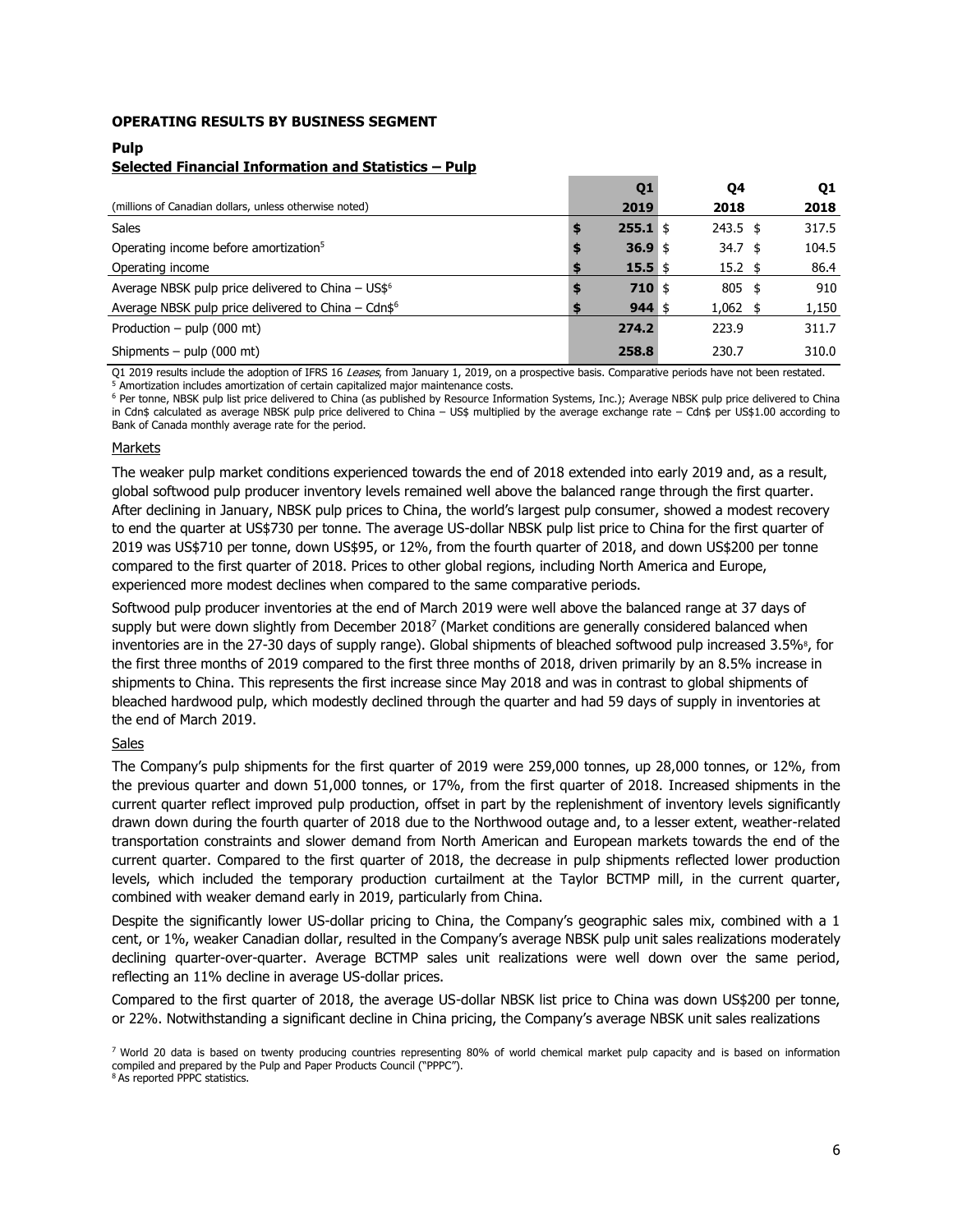saw a slight decrease reflecting the benefit of improved US-dollar prices to North America and Europe, combined with the weaker Canadian dollar in the current quarter. Average BCTMP unit sales realizations showed a sharp decline compared to the first quarter of 2018 reflecting lower BCTMP pricing in the current quarter, partially offset by the weaker Canadian dollar.

Higher energy revenues in the current quarter reflected increased energy production, seasonally higher power prices, as well as the successful commercialization ramp-up in March of the previously announced Turbo Generator Condensing turbine at the Northwood pulp mill. Energy revenues were down quarter-over-quarter reflecting reduced power generation largely correlated with the lower pulp production when compared to the first quarter of 2018.

# **Operations**

Pulp production was 274,000 tonnes for the first quarter of 2019, up 50,000 tonnes, or 22%, from the previous quarter, with improved productivity and increased operating days in the current quarter more than offsetting the aforementioned kiln-related operational disruptions at the Company's Northwood and Intercontinental pulp mills in January, and, to a lesser extent, cold weather-related production challenges at all mills in February and early March. BCTMP production was in line with the prior quarter as a production curtailment at the Company's Taylor mill at the end of 2018 extended into early January; this curtailment was taken in response to reduced residual fibre availability following various sawmill curtailments in the region. Compared to the first quarter of 2018, pulp production was down 38,000 tonnes, or 12%, reflecting the previously noted operational challenges in the first two months of the current quarter and increased productivity in the first quarter of 2018.

Pulp unit manufacturing costs were moderately lower in the current quarter compared to the fourth quarter of 2018, as the benefit of increased production volumes, lower maintenance spend and reduced chemical costs in the current quarter, more than offset higher energy costs related to the aforementioned winter weather conditions, and the continued disruptive impact on natural gas supply and pricing resulting from a third-party natural gas pipeline explosion near Prince George in the fourth quarter. Fibre costs were slightly lower than the previous quarter, as seasonal pricing adjustments combined with lower market-based prices for sawmill residual chips (linked to Canadian dollar NBSK pulp sales realizations) offset an increased proportion of higher-cost whole log chips. Compared to the first quarter of 2018, pulp unit manufacturing costs were materially higher, reflecting lower production and higher energy costs in the current quarter, as well as higher fibre costs quarter-over-quarter, related to an increased proportion of higher-cost whole log chips and higher delivered sawmill residual chip costs reflecting reduced fibre availability due to recent sawmill curtailments.

# **Paper Selected Financial Information and Statistics – Paper**

|                                                        | Q1       | Q4                | Q1   |
|--------------------------------------------------------|----------|-------------------|------|
| (millions of Canadian dollars, unless otherwise noted) | 2019     | 2018              | 2018 |
| <b>Sales</b>                                           | 48.5 \$  | $46.1 \;$ \$      | 42.0 |
| Operating income before amortization <sup>9</sup>      | 6.8 \$   | 4.4 $\frac{1}{2}$ | 4.0  |
| Operating income                                       | $5.9$ \$ | $3.5 \;$ \$       | 2.9  |
| Production – paper $(000 \text{ mt})$                  | 35.0     | 35.6              | 34.3 |
| Shipments – paper $(000 \text{ mt})$                   | 32.7     | 32.0              | 32.0 |

Q1 2019 results include the adoption of IFRS 16 Leases, from January 1, 2019, on a prospective basis. Comparative periods have not been restated. <sup>9</sup> Amortization includes amortization of certain capitalized major maintenance costs.

#### **Markets**

Global kraft paper markets were solid for most of the current quarter, before extended wet winter weather conditions resulted in a temporary slowing of demand in North America during March.

#### Sales

The Company's paper shipments in the first quarter of 2019 were 33,000 tonnes, broadly in line with the previous quarter and first quarter of 2018.

Paper unit sales realizations in the first quarter of 2019 saw a moderate increase compared to the previous quarter, largely due to favourable market-driven US-dollar pricing throughout most of the quarter combined with a higher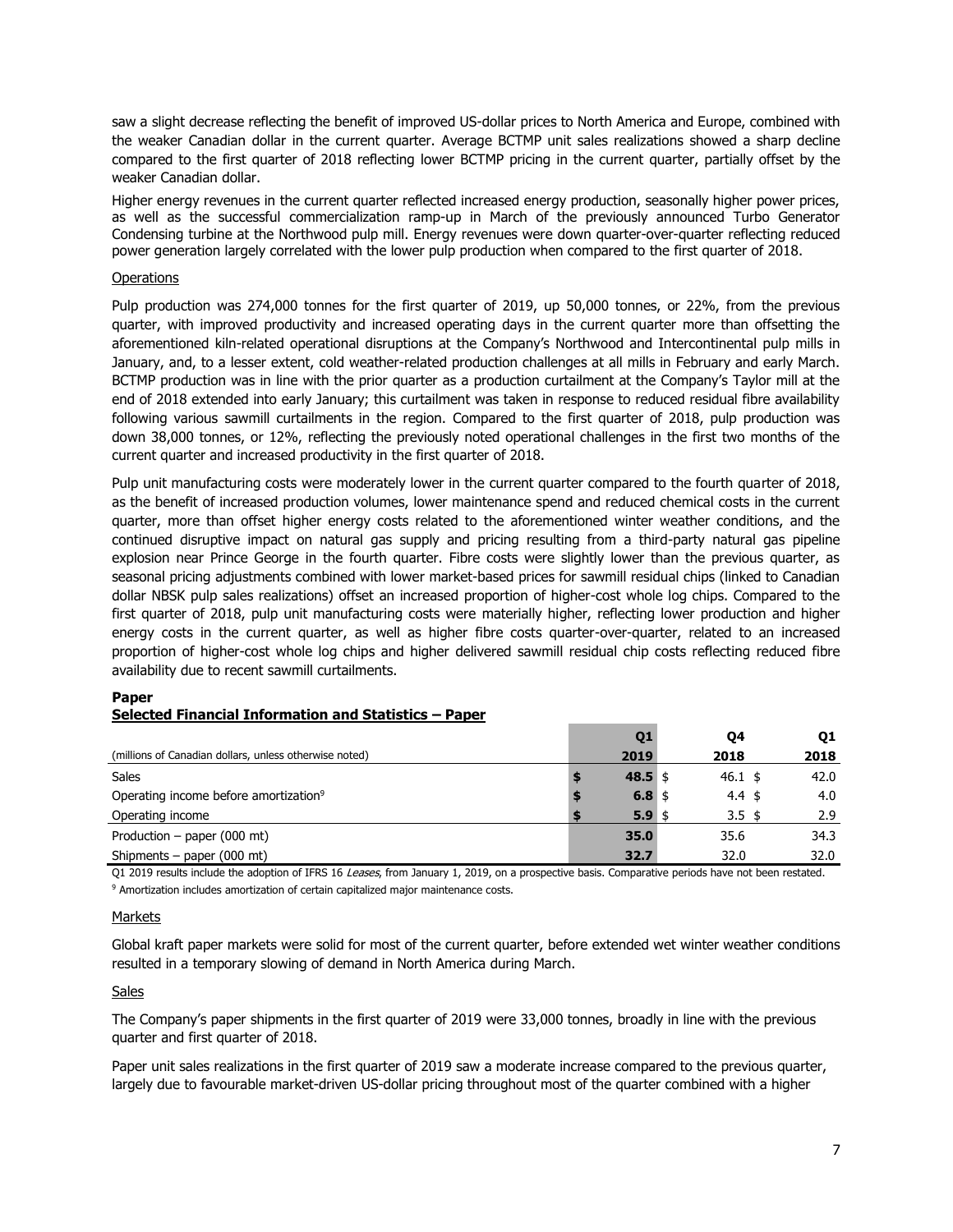value regional mix. Compared to the first quarter of 2018, paper unit sales realizations were substantially higher reflecting higher US-dollar prices, a favourable sales mix and the weaker Canadian dollar in the current quarter.

#### **Operations**

Paper production for the first quarter of 2019 was 35,000 tonnes, broadly in line with the previous quarter and first quarter of 2018. Paper unit manufacturing costs were moderately lower than both comparative quarters primarily reflecting reduced slush pulp costs associated with decreased Canadian dollar NBSK pulp unit sales realizations in the current quarter.

# **Unallocated Items Selected Financial Information**

|                                | 01         | Q4         | 01    |
|--------------------------------|------------|------------|-------|
| (millions of Canadian dollars) | 2019       | 2018       | 2018  |
| Corporate costs                | $(3.3)$ \$ | $(3.1)$ \$ | (4.2) |
| Finance expense, net           | $(1.5)$ \$ | $(0.9)$ \$ | (1.2) |
| Other income (expense), net    | (1.9)      | 4.8        | 3.8   |
|                                |            |            |       |

Q1 2019 results include the adoption of IFRS 16 Leases, from January 1, 2019, on a prospective basis. Comparative periods have not been restated.

Corporate costs were \$3.3 million for the first quarter of 2019, broadly in line with the previous quarter and down \$0.9 million from the first quarter of 2018, primarily reflecting costs associated with organizational reductions in senior management in the latter period.

Net finance expense for the first quarter of 2019, at \$1.5 million, was up \$0.6 million and \$0.3 million from the fourth quarter of 2018 and the first quarter of 2018, respectively, for the most part reflecting lower interest earned as a result of reduced cash balances in the current quarter.

Other expense of \$1.9 million in the first quarter of 2019 principally reflected unfavourable foreign exchange movements on US-dollar denominated working capital balances.

# **Other Comprehensive Income (Loss)**

In the first quarter of 2019, the Company recorded an after-tax loss of \$2.5 million related to changes in the valuation of the Company's employee future benefits plans, largely reflecting a 0.3% decrease in the discount rate used to value the employee future benefit plans. This compared to an after-tax gain of \$1.1 million in the fourth quarter of 2018 and an after-tax gain of \$2.4 million recorded in the first quarter of 2018, largely reflecting changes in the discount rates used to value the employee future benefit plans offset by lower than anticipated returns on plan assets.

During the fourth quarter of 2018, the Company purchased \$8.9 million of annuities through its defined benefit plans in order to mitigate its exposure to the future volatility fluctuations in the related pension obligations. At purchase of these annuities, transaction costs of \$0.7 million were recognized in Other Comprehensive Income principally reflecting the difference in the annuity rate as compared to the discount rate used to value the pension obligations on a going concern basis.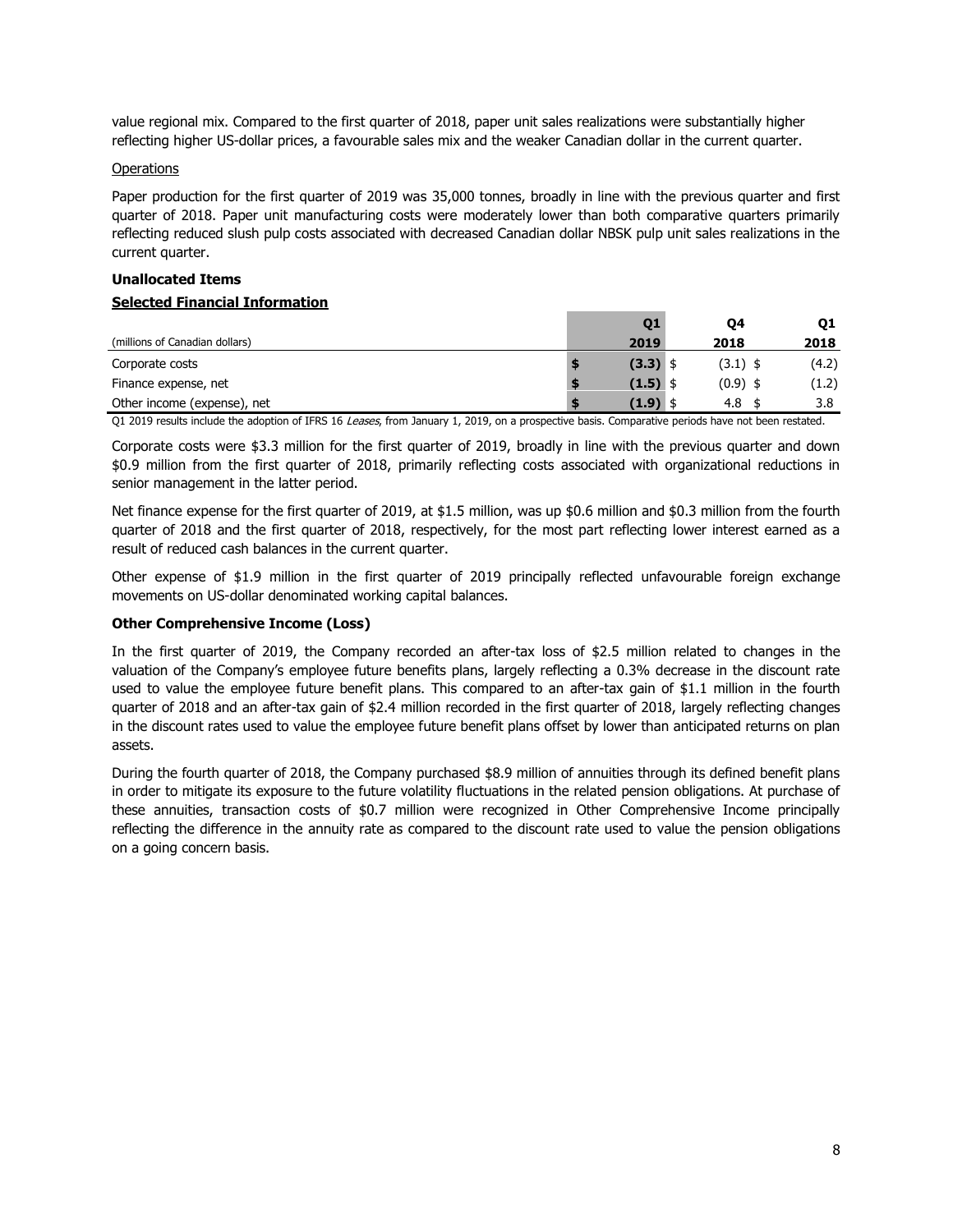# **SUMMARY OF FINANCIAL POSITION**

The following table summarizes CPPI's cash flow and selected ratios for and as at the end of the following periods:

|                                                   | Q <sub>1</sub> |      | Q4           | Q1         |
|---------------------------------------------------|----------------|------|--------------|------------|
| (millions of Canadian dollars, except for ratios) | 2019           |      | 2018         | 2018       |
| Increase (decrease) in cash and cash equivalents  | $(6.9)$ \$     |      | $(198.5)$ \$ | 42.7       |
| Operating activities                              | 0.6            | ∣\$  | $(4.9)$ \$   | 67.1       |
| Financing activities                              | 18.0           | ا \$ | $(151.7)$ \$ | (4.9)      |
| Investing activities                              | $(25.5)$ \$    |      | $(41.9)$ \$  | (19.5)     |
| Ratio of current assets to current liabilities    | 2.0:1          |      | 1.9:1        | 2.5:1      |
| Net debt to capitalization <sup>10</sup>          | 3.7%           |      | $(1.2\%)$    | $(23.2)\%$ |
| ROIC - Consolidated period-to-date                | 2.4%           |      | 2.0%         | 12.9%      |

Q1 2019 results include the adoption of IFRS 16 *Leases,* from January 1, 2019, on a prospective basis. Comparative periods have not been restated.<br><sup>10</sup> Net cash to capitalization is equal to net cash divided by net capita on hand. Net capitalization is equal to net cash plus total equity.

# **Changes in Financial Position**

Cash generated from operating activities in the first quarter of 2019 was \$0.6 million, up \$5.5 million from the fourth quarter of 2018 and down \$66.5 million from the first quarter of 2018. The increase in operating cash flows compared to the fourth quarter of 2018 largely reflected lower tax installment payments, offset by unfavourable movements in non-cash working capital balances that included reduced accounts payable and increased accounts receivable balances, the latter reflecting proportionately higher shipments towards the end of the current quarter. Compared to the first quarter of 2018, the decrease in operating cash flows primarily reflected lower cash earnings which more than offset lower income tax payments in the current period, and, to a lesser extent, unfavourable changes in non-cash working capital in the current period.

Financing activities in the first quarter of 2019 provided net cash of \$18.0 million compared to cash used of \$151.7 million in the fourth quarter of 2018 and cash used of \$4.9 million in the first quarter of 2018. Cash from financing activities in the current quarter principally related to a \$23.0 million draw down of the Company's principal operating loan facility, offset in part by a quarterly dividend of \$4.1 million (\$0.0625 per common share). Financing activities in the fourth quarter of 2018 included the payment of a special dividend (\$2.25 per common share) in addition to the quarterly dividend, combined, totaling \$150.9 million.

Cash used for investing activities of \$25.5 million in the current quarter primarily related to maintenance-of-business capital, combined with capital expenditures associated with the ongoing development of the Company's new ERP software system and the completion of its previously announced energy project at the Northwood pulp mill which commenced operations in the first quarter of 2019.

#### **Liquidity and Financial Requirements**

At March 31, 2019, the Company had a \$110 million unsecured operating loan facility, with \$23.0 million drawn in the current quarter and \$13.0 million reserved for several standby letters of credit. At the end of the quarter, the Company had \$74.0 million available and undrawn on its operating loan facility.

The terms of the Company's operating loan facility include interest payable at floating rates that vary depending on the ratio of debt to total capitalization, and is based on the lenders' Canadian prime rate, bankers acceptances, USdollar base rate or US-dollar LIBOR rate, plus a margin. The facility has certain financial covenants including a covenant based on maximum debt to total capitalization of the Company.

The Company remained in compliance with the covenants relating to its operating loans during the quarter, and expects to remain so for the foreseeable future.

On March 4, 2019, the Company renewed its normal course issuer bid whereby it can purchase for cancellation up to 3,262,537 common shares or approximately 5% of its issued and outstanding common shares as of March 1, 2019. The renewed normal course issuer bid is set to expire on March 6, 2020. The Company did not purchase any common shares during the first quarter of 2019. As at March 31, 2019 and May 1, 2019, there were 65,250,759 common shares of the Company outstanding and Canfor's ownership interest in CPPI was 54.8%. The Company may purchase shares through the balance of 2019 subject to the terms of the normal course issuer bid.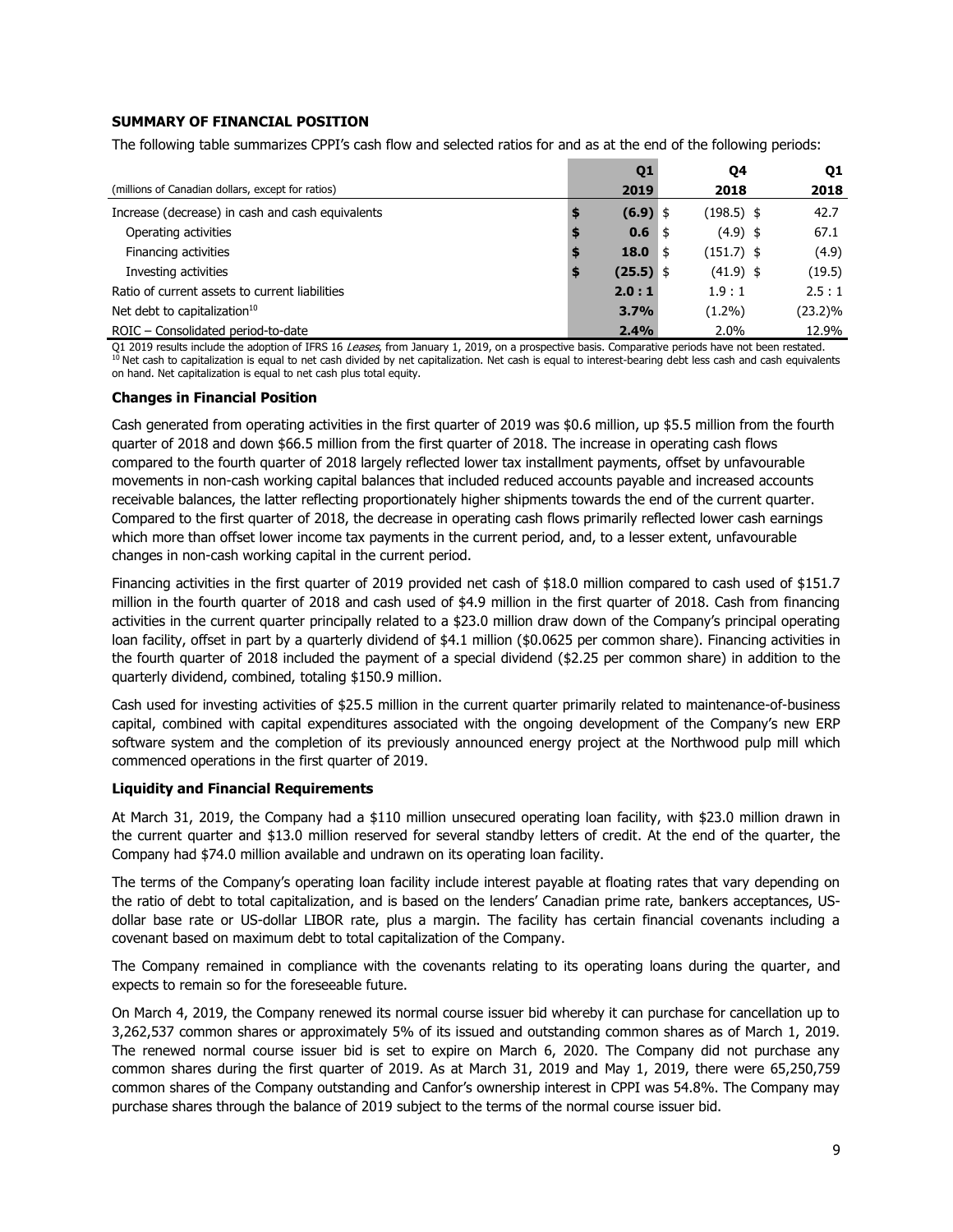# **Dividends**

On May 1, 2019, the Board of Directors declared a quarterly dividend of \$0.0625 per share, payable on May 21, 2019 to the shareholders of record on May 14, 2019.

# **OUTLOOK**

# **Pulp Markets**

Global softwood pulp markets are projected to remain steady through the second quarter, with inventory levels forecast to move towards a more balanced range in the latter half of 2019 reflecting a gradual drawdown of inventory following the traditional spring maintenance period, as well as the anticipated benefit of the conversion of two large NBSK pulp mills outside of North America to dissolving pulp towards the end of 2019. Fibre costs are anticipated to remain relatively stable in the second quarter; however, the current weakness in lumber markets may result in further temporary or permanent sawmill curtailments which could result in reduced availability of residual chips and an increased proportion of whole log chips.

Results in the second quarter of 2019 will include a recently completed scheduled maintenance outage at the Intercontinental NBSK pulp mill in April, which reduced NBSK pulp production by approximately 11,000 tonnes, as well as higher associated maintenance costs. Additional maintenance outages are scheduled at the Taylor BCTMP mill and the Prince George NBSK pulp mill in the second and third quarters of 2019 with a projected 5,000 tonnes of reduced BCTMP production and 6,000 tonnes of reduced NBSK pulp production, respectively.

# **Paper Markets**

Bleached kraft paper demand is anticipated to hold relatively stable through the second quarter.

A maintenance outage is currently planned at the Company's paper machine during the third quarter of 2019 with a projected 4,000 tonnes of reduced paper production.

### **OUTSTANDING SHARES**

At May 1, 2019 there were 65,250,759 common shares of the Company outstanding.

#### **CRITICAL ACCOUNTING ESTIMATES**

The preparation of financial statements in conformity with International Financial Reporting Standards ("IFRS") requires management to make estimates and assumptions that affect the amounts recorded in the financial statements. On an ongoing basis, management reviews its estimates, including those related to useful lives for amortization, impairment of long-lived assets, pension and other employee future benefit plans and asset retirement obligations based upon currently available information. While it is reasonably possible that circumstances may arise which cause actual results to differ from these estimates, management does not believe it is likely that any such differences will materially affect the Company's financial condition.

# **ADOPTION OF NEW ACCOUNTING STANDARDS**

Effective January 1, 2019, the Company has adopted IFRS 16 Leases, which supersedes IAS 17 Leases and related interpretations. Under IAS 17, leases were previously classified as either operating or financing for lessees based on an assessment of whether the lease transferred significantly all of the risks and rewards incidental to ownership of the underlying asset to the Company. As the Company's leases were previously classified as operating, straight-line operating lease expense was recognized over the lease term in the comparative period.

IFRS 16 introduces a single, on-balance sheet lease accounting model for lessees, with a right-of-use asset ("ROU asset") representing the Company's right to use the underlying asset, and a lease obligation representing its obligation to make lease payments. Amortization expense for ROU assets and interest expense for lease obligations replaces the straight-line operating lease expense recognized under IAS 17.

The Company has applied IFRS 16 using the modified retrospective approach, under which the cumulative effect of initial application is recognized in retained earnings at January 1, 2019. Short-term and low-value recognition exemptions were applied, as well as certain practical expedients allowing for the use of hindsight to assess the lease term for contracts with extension options, the exclusion of initial direct costs from measurement of the ROU asset and the exclusion of leases with a term of less than one year remaining at the transition date.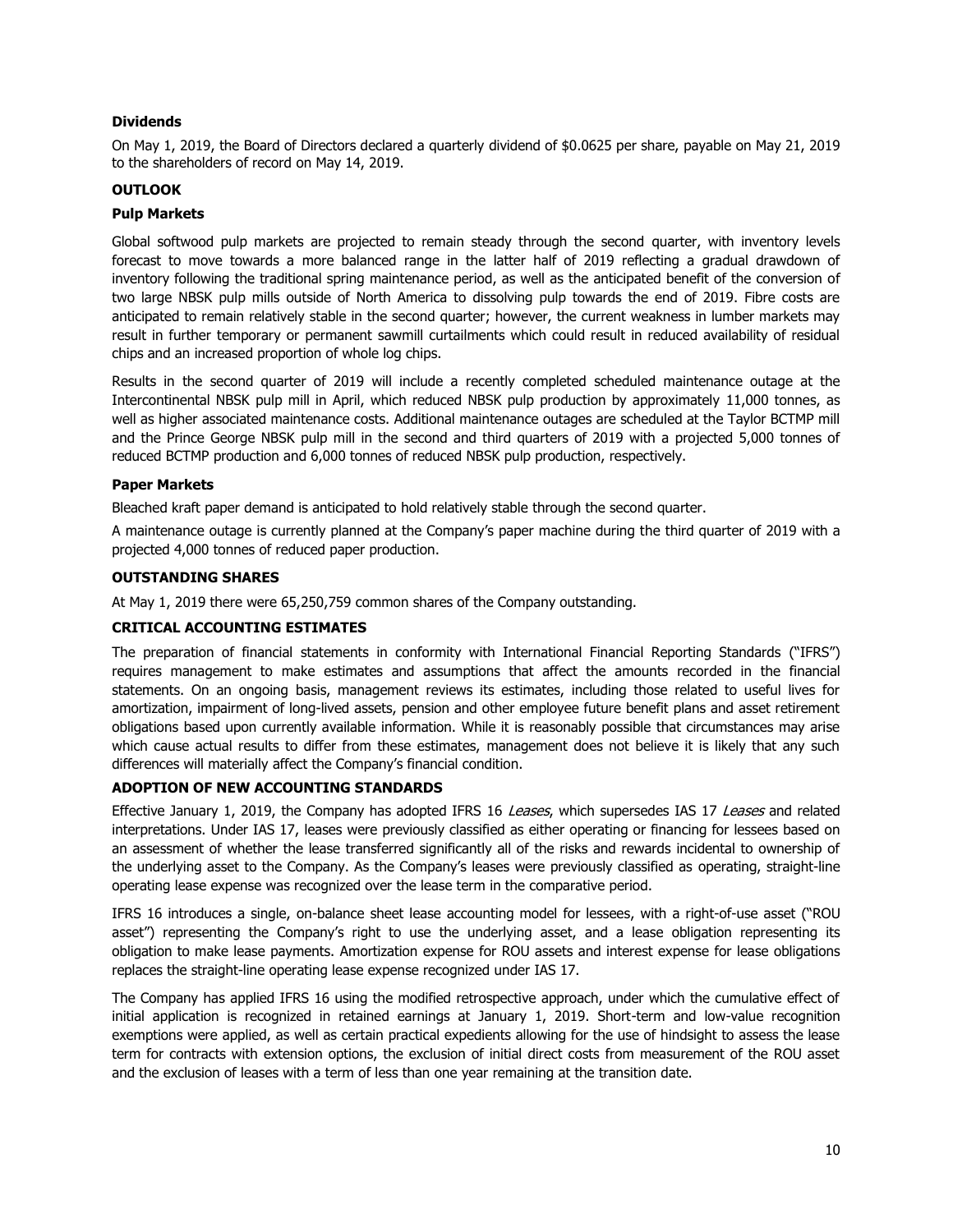On adoption of IFRS 16, the Company recognized \$3.3 million of ROU assets and \$3.4 million of lease obligations, with the difference of \$0.1 million recognized in retained earnings.

# **INTERNAL CONTROLS OVER FINANCIAL REPORTING**

During the quarter ended March 31, 2019, there were no changes in the Company's internal controls over financial reporting that materially affected, or would be reasonably likely to materially affect, such controls.

# **RISKS AND UNCERTAINTIES**

A comprehensive discussion of risks and uncertainties is included in the Company's 2018 annual statutory reports which are available on www.canfor.com or [www.sedar.com](http://www.sedar.com/).

Sales are primarily influenced by changes in market pulp prices, sales volumes and fluctuations in Canadian dollar exchange rates. Operating income, net income and operating income before amortization are primarily impacted by: sales revenue; freight costs; fluctuations of fibre, chemical and energy prices; level of spending and timing of maintenance downtime; and production curtailments. Net income is also impacted by fluctuations in Canadian dollar exchange rates, the revaluation to the period end rate of US-dollar denominated working capital balances and revaluation of outstanding derivative financial instruments.

#### **SELECTED QUARTERLY FINANCIAL INFORMATION**

|                                                           | Q <sub>1</sub><br>2019 | <b>Q4</b><br>2018 | Q3<br>2018  | Q <sub>2</sub><br>2018 | Q <sub>1</sub><br>2018 | Q4<br>2017      | Q3<br>2017       | Q <sub>2</sub><br>2017 |
|-----------------------------------------------------------|------------------------|-------------------|-------------|------------------------|------------------------|-----------------|------------------|------------------------|
| <b>Sales and income</b><br>(millions of Canadian dollars) |                        |                   |             |                        |                        |                 |                  |                        |
| <b>Sales</b>                                              | \$<br>$304.0$ \$       | 289.7\$           | 328.5 \$    | 396.4 \$               | 359.7\$                | 322.9 \$        | 284.9 \$         | 280.9                  |
| Operating income before<br>amortization                   | \$<br>$40.4 \text{ s}$ | $36.1 \text{ }$   | $80.7$ \$   | $105.1$ \$             | $104.3 \text{ }$       | $85.6 \text{ }$ | $39.4 \text{ s}$ | 50.0                   |
| Operating income                                          | \$<br>$18.1 \text{ s}$ | 15.6~\$           | $60.5$ \$   | $85.4 \text{ }$ \$     | $85.1$ \$              | 66.8 \$         | $21.1$ \$        | 31.5                   |
| Net income                                                | \$<br>$10.8$ \$        | $14.2 \text{ }$   | $42.9$ \$   | $63.0$ \$              | $64.3 \text{ }$        | $45.2$ \$       | 12.6~\$          | 20.2                   |
| Per common share (Canadian<br>dollars)                    |                        |                   |             |                        |                        |                 |                  |                        |
| Net income - basic and diluted                            | \$<br>$0.17$ \$        | $0.21$ \$         | $0.66$ \$   | $0.97$ \$              | $0.99$ \$              | $0.69$ \$       | $0.19$ \$        | 0.31                   |
| Book value <sup>11</sup>                                  | \$<br>$9.21 \text{ s}$ | $9.14$ \$         | $11.22$ \$  | $10.62$ \$             | $9.72$ \$              | $8.76$ \$       | $7.78$ \$        | 7.63                   |
| Dividends declared <sup>12</sup>                          | \$<br>$0.0625$ \$      | $0.0625$ \$       | $2.3125$ \$ | $0.0625$ \$            | $0.0625$ \$            | $0.0625$ \$     | $0.0625$ \$      | 0.0625                 |
| <b>Common Share Repurchases</b>                           |                        |                   |             |                        |                        |                 |                  |                        |
| Share volume repurchased (000<br>shares)                  |                        |                   |             |                        |                        | 8               | 568              | 608                    |
| Shares repurchased (millions of<br>Canadian dollars)      | \$                     | \$<br>- \$        | - \$        | - \$                   | - \$                   | $0.1$ \$        | 7.2~\$           | 7.5                    |
| <b>Statistics</b>                                         |                        |                   |             |                        |                        |                 |                  |                        |
| Pulp shipments (000 mt)                                   | 258.8                  | 230.7             | 262.4       | 328.6                  | 310.0                  | 299.7           | 303.3            | 276.3                  |
| Paper shipments (000 mt)                                  | 32.7                   | 32.0              | 33.6        | 32.6                   | 32.0                   | 35.8            | 34.0             | 35.5                   |
| Average exchange rate - US\$/Cdn\$                        | \$<br>$0.752$ \$       | $0.758$ \$        | $0.765$ \$  | $0.774$ \$             | $0.791$ \$             | $0.786$ \$      | $0.798$ \$       | 0.744                  |
| Average NBSK pulp list price<br>delivered to China (US\$) | \$<br>$710 \pm$        | 805 \$            | 887\$       | $910$ \$               | $910$ \$               | 863 \$          | 670\$            | 670                    |

Q1 2019 results include the adoption of IFRS 16 *Leases,* from January 1, 2019, on a prospective basis. Comparative periods have not been restated.<br><sup>11</sup> Book value per common share is equal to shareholders' equity at the e end of the period.

<sup>12</sup> Dividends declared relating to Q3 2018, and payable in Q4 2018, include a quarterly dividend of \$0.0625 per share and a special dividend of \$2.25 per share.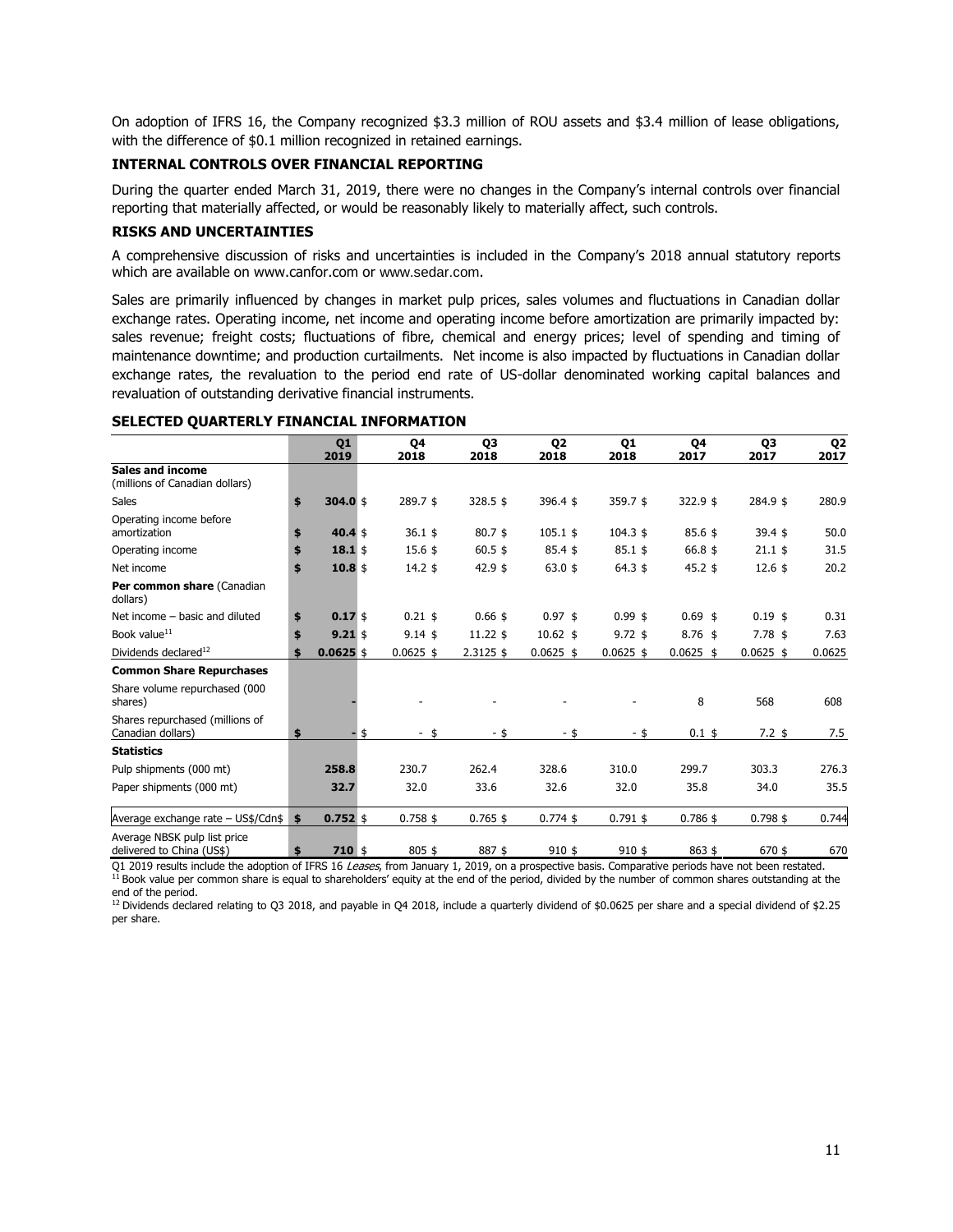| Other material factors that impact the comparability of the quarters are noted below: |  |  |  |  |
|---------------------------------------------------------------------------------------|--|--|--|--|
|                                                                                       |  |  |  |  |

| After-tax impact<br>(millions of Canadian dollars, except for<br>per share amounts) | Q1<br>2019 |     | Q4<br>2018      | Q3<br>2018 | Q <sub>2</sub><br>2018 | Q1<br>2018   |      | Q4<br>2017       | Q3<br>2017 |      | Q2<br>2017 |
|-------------------------------------------------------------------------------------|------------|-----|-----------------|------------|------------------------|--------------|------|------------------|------------|------|------------|
| Net income, as reported                                                             | \$<br>10.8 | \$  | $14.2 \text{ }$ | 42.9 \$    | $63.0 \text{ }$        | $64.3 \;$ \$ |      | 45.2 \$          | 12.6       | - \$ | 20.2       |
| Change in substantively enacted tax<br>legislation                                  | \$<br>-    |     |                 | ۰          |                        |              |      | $2.8 \;$ \$      |            |      |            |
| Net impact of above items                                                           |            |     |                 |            |                        |              |      | 2.8 <sub>5</sub> |            |      |            |
| <b>Adjusted net income</b>                                                          | \$<br>10.8 | -\$ | $14.2 \text{ }$ | 42.9 \$    | $63.0 \text{ }$        | $64.3 \;$ \$ |      | 48.0             | 12.6       | - \$ | 20.2       |
| Net income per share (EPS), as<br>reported                                          | \$<br>0.17 |     | $0.21$ \$       | $0.66$ \$  | $0.97$ \$              | 0.99         | -\$  | 0.69             | $0.19$ \$  |      | 0.31       |
| Net impact of above items per share                                                 | \$         |     |                 |            |                        |              |      | 0.04             |            |      |            |
| Adjusted net income per share                                                       | \$<br>0.17 |     | $0.21$ \$       | $0.66$ \$  | $0.97$ \$              | 0.99         | - \$ | 0.73             | \$<br>0.19 |      | 0.31       |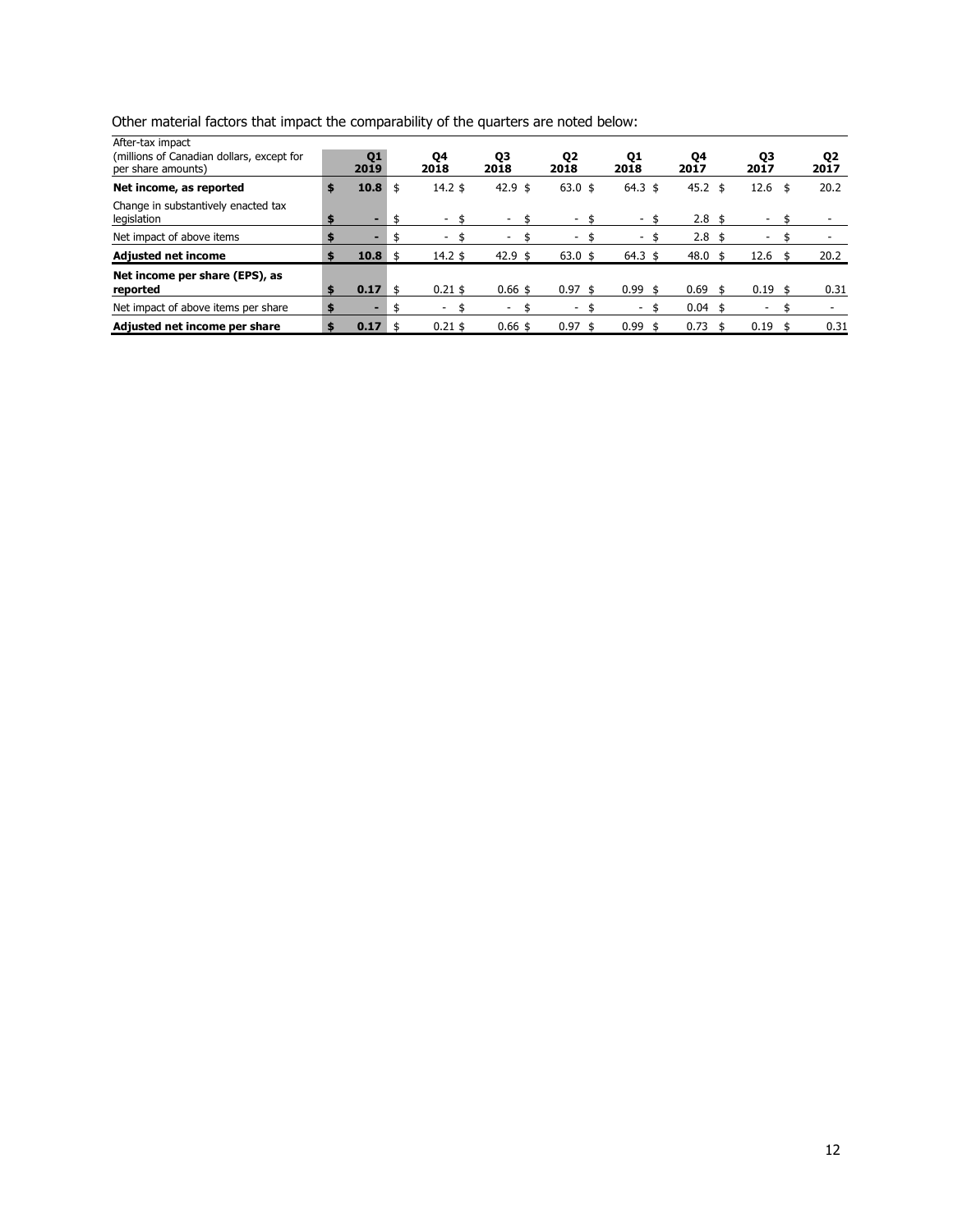# **Canfor Pulp Products Inc. Condensed Consolidated Balance Sheets**

| (millions of Canadian dollars, unaudited)                                                                                                                                         | As at<br>March 31,<br>2019 | As at<br>December 31,<br>2018 |
|-----------------------------------------------------------------------------------------------------------------------------------------------------------------------------------|----------------------------|-------------------------------|
| <b>ASSETS</b>                                                                                                                                                                     |                            |                               |
| <b>Current assets</b>                                                                                                                                                             |                            |                               |
| Cash and cash equivalents<br>\$                                                                                                                                                   |                            | 6.9<br>\$                     |
| Accounts receivable<br>- Trade                                                                                                                                                    | 114.2                      | 107.6                         |
| - Other                                                                                                                                                                           | 12.1                       | 11.4                          |
| Income taxes receivable                                                                                                                                                           | 7.9                        | 5.4                           |
| Inventories (Note 2)                                                                                                                                                              | 213.0                      | 207.1                         |
| Prepaid expenses and other                                                                                                                                                        | 18.8                       | 11.9                          |
| Total current assets                                                                                                                                                              | 366.0                      | 350.3                         |
| Property, plant and equipment and intangible assets                                                                                                                               | 570.0                      | 578.2                         |
| Right-of-use assets (Note 3(a))                                                                                                                                                   | 3.1                        |                               |
| Other long-term assets                                                                                                                                                            | 3.0                        | 3.5                           |
| <b>Total assets</b><br>\$                                                                                                                                                         | 942.1                      | \$<br>932.0                   |
| <b>LIABILITIES</b><br><b>Current liabilities</b><br>Operating loan (Note 4)<br>\$<br>Accounts payable and accrued liabilities<br>Current portion of lease obligations (Note 3(b)) | 23.0<br>156.3<br>1.0       | \$<br>182.0                   |
| Total current liabilities                                                                                                                                                         | 180.3                      | 182.0                         |
| <b>Lease obligations</b> (Note 3(b))                                                                                                                                              | 2.3                        |                               |
| <b>Retirement benefit obligations (Note 5)</b>                                                                                                                                    | 84.1                       | 80.0                          |
| Other long-term provisions                                                                                                                                                        | 6.4                        | 6.6                           |
| Deferred income taxes, net                                                                                                                                                        | 68.3                       | 66.8                          |
| <b>Total liabilities</b><br>\$                                                                                                                                                    | 341.4                      | \$<br>335.4                   |
| <b>EQUITY</b>                                                                                                                                                                     |                            |                               |
| Share capital<br>\$                                                                                                                                                               | 480.9                      | 480.9<br>\$                   |
| Retained earnings                                                                                                                                                                 | 119.8                      | 115.7                         |
| <b>Total equity</b><br>\$                                                                                                                                                         | 600.7                      | 596.6<br>\$                   |
| <b>Total liabilities and equity</b><br>\$                                                                                                                                         | 942.1                      | \$<br>932.0                   |

# **Subsequent Event** (Note 13)

The accompanying notes are an integral part of these condensed consolidated interim financial statements.

APPROVED BY THE BOARD "S.E. Bracken-Horrocks" "C.A. Pinette"

Director, S.E. Bracken-Horrocks Director, C.A. Pinette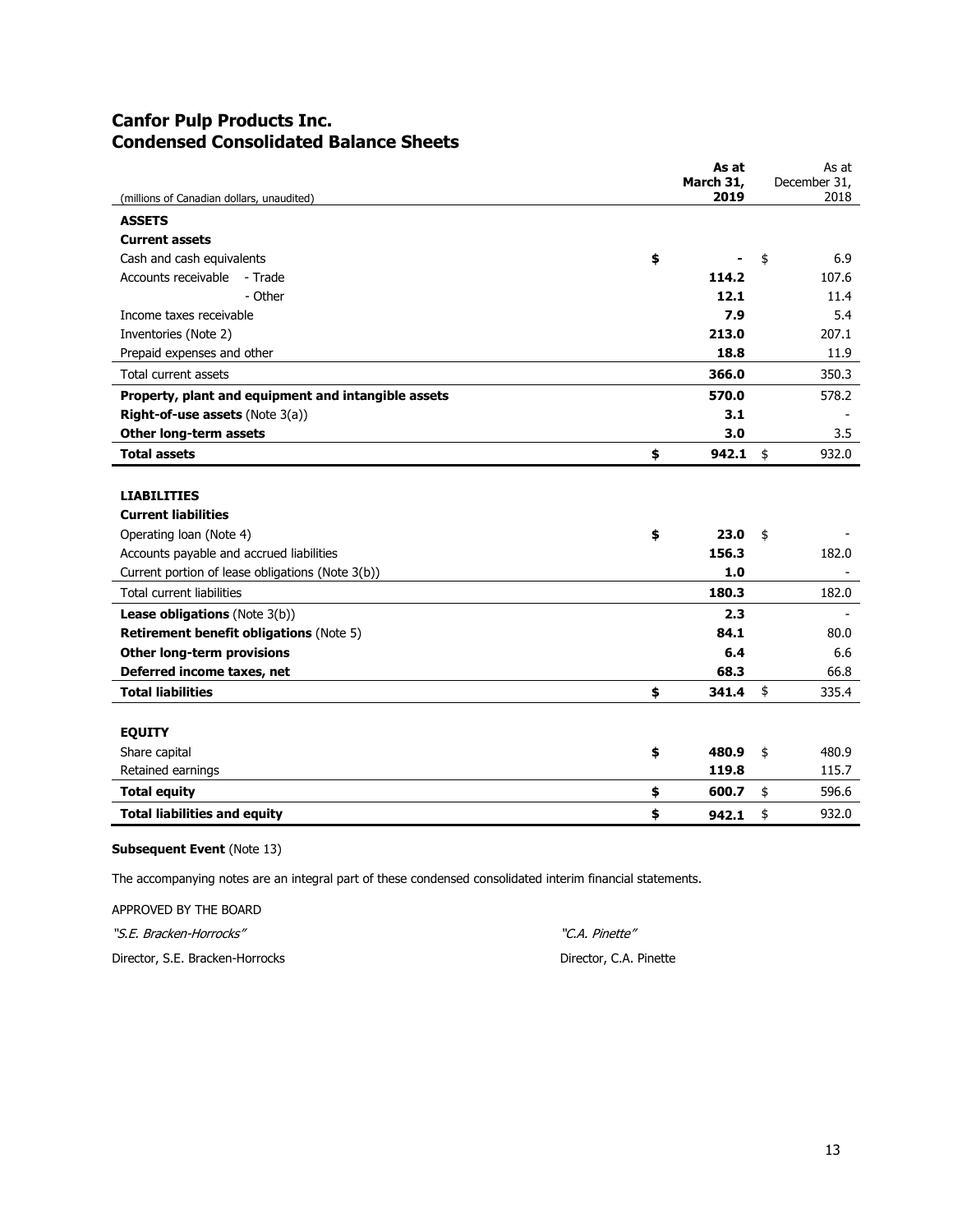# **Canfor Pulp Products Inc. Condensed Consolidated Statements of Income**

|                                                                  | 3 months ended March 31, |             |        |  |  |  |  |  |  |
|------------------------------------------------------------------|--------------------------|-------------|--------|--|--|--|--|--|--|
| (millions of Canadian dollars, except per share data, unaudited) |                          | 2019        | 2018   |  |  |  |  |  |  |
| <b>Sales</b>                                                     | \$                       | 304.0<br>\$ | 359.7  |  |  |  |  |  |  |
| <b>Costs and expenses</b>                                        |                          |             |        |  |  |  |  |  |  |
| Manufacturing and product costs                                  |                          | 219.7       | 208.8  |  |  |  |  |  |  |
| Freight and other distribution costs                             |                          | 36.0        | 38.1   |  |  |  |  |  |  |
| Amortization                                                     |                          | 22.3        | 19.2   |  |  |  |  |  |  |
| Selling and administration costs                                 |                          | 7.9         | 8.5    |  |  |  |  |  |  |
|                                                                  |                          | 285.9       | 274.6  |  |  |  |  |  |  |
| <b>Operating income</b>                                          |                          | 18.1        | 85.1   |  |  |  |  |  |  |
| Finance expense, net                                             |                          | (1.5)       | (1.2)  |  |  |  |  |  |  |
| Other income (expense), net                                      |                          | (1.9)       | 3.8    |  |  |  |  |  |  |
| Net income before income taxes                                   |                          | 14.7        | 87.7   |  |  |  |  |  |  |
| Income tax expense (Note 6)                                      |                          | (3.9)       | (23.4) |  |  |  |  |  |  |
| <b>Net income</b>                                                | \$                       | 10.8<br>\$  | 64.3   |  |  |  |  |  |  |
|                                                                  |                          |             |        |  |  |  |  |  |  |
| Net income per common share: (in Canadian dollars)               |                          |             |        |  |  |  |  |  |  |
| Attributable to equity shareholders of the Company               |                          |             |        |  |  |  |  |  |  |
| Basic and diluted (Note 7)<br>$\overline{\phantom{a}}$           | \$                       | 0.17<br>\$  | 0.99   |  |  |  |  |  |  |

The accompanying notes are an integral part of these condensed consolidated interim financial statements.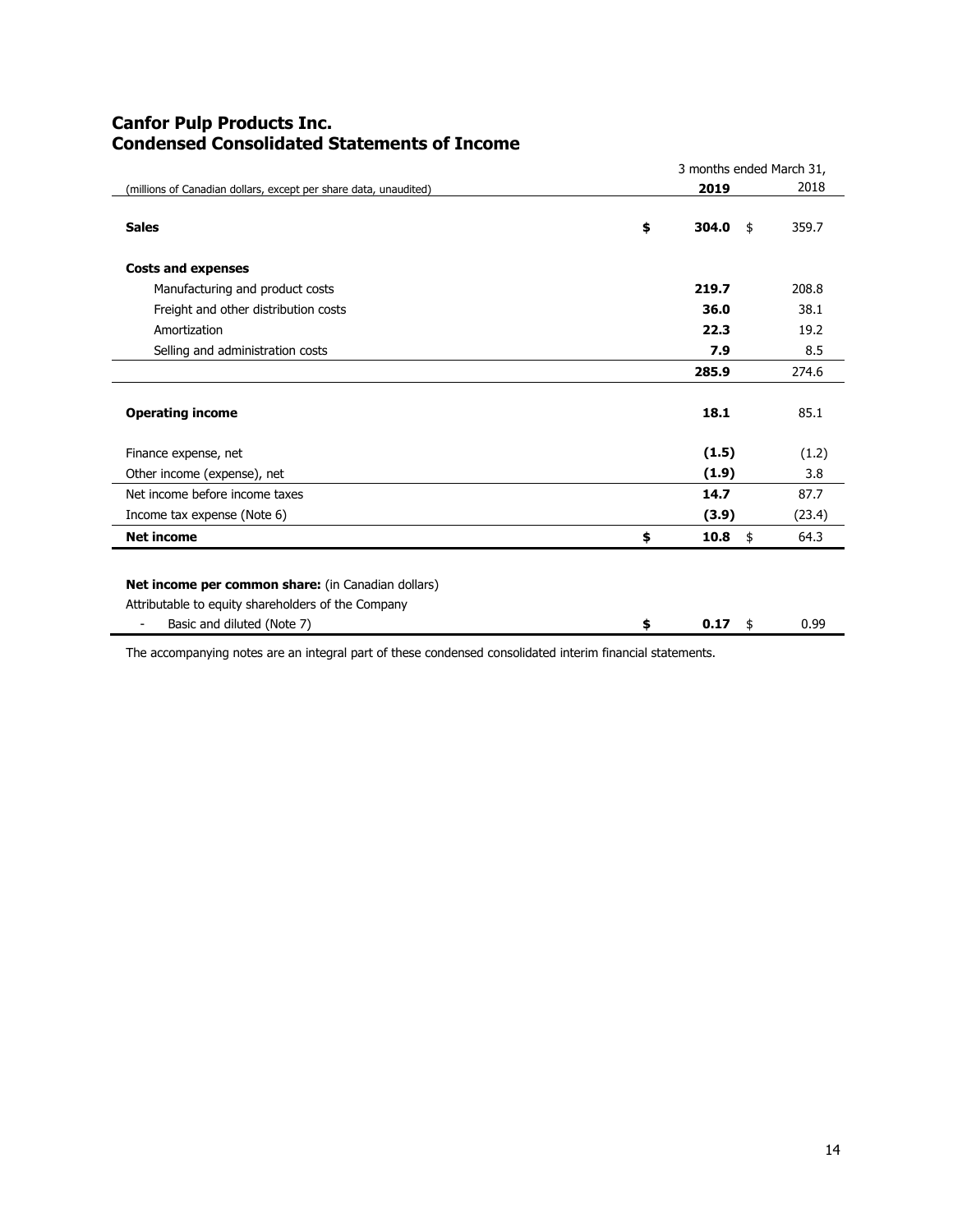# **Canfor Pulp Products Inc. Condensed Consolidated Statements of Other Comprehensive Income**

|                                                                                       |            | 3 months ended March 31, |
|---------------------------------------------------------------------------------------|------------|--------------------------|
| (millions of Canadian dollars, unaudited)                                             | 2019       | 2018                     |
|                                                                                       |            |                          |
| <b>Net income</b>                                                                     | \$<br>10.8 | 64.3                     |
| Other comprehensive income (loss)                                                     |            |                          |
| Items that will not be recycled through net income:                                   |            |                          |
| Defined benefit plan actuarial gains (losses) (Note 5)                                | (3.4)      | 3.3                      |
| Income tax recovery (expense) on defined benefit plan actuarial losses/gains (Note 6) | 0.9        | (0.9)                    |
| Other comprehensive income (loss), net of tax                                         | (2.5)      | 2.4                      |
| <b>Total comprehensive income</b>                                                     | \$<br>8.3  | 66.7                     |

# **Condensed Consolidated Statements of Changes in Equity**

|                                                           |             | 3 months ended March 31. |
|-----------------------------------------------------------|-------------|--------------------------|
| (millions of Canadian dollars, unaudited)                 | 2019        | 2018                     |
| <b>Share capital</b>                                      |             |                          |
| Balance at beginning of period                            | \$<br>480.9 | \$<br>480.9              |
| Balance at end of period                                  | \$<br>480.9 | \$<br>480.9              |
|                                                           |             |                          |
| <b>Retained earnings</b>                                  |             |                          |
| Balance at beginning of period                            | \$<br>115.7 | \$<br>90.5               |
| Net income                                                | 10.8        | 64.3                     |
| Defined benefit plan actuarial gains (losses), net of tax | (2.5)       | 2.4                      |
| Dividends declared                                        | (4.1)       | (4.1)                    |
| Impact of change in accounting policy (Notes 1 and 3)     | (0.1)       |                          |
| Balance at end of period                                  | \$<br>119.8 | \$<br>153.1              |
| <b>Total equity</b>                                       | \$<br>600.7 | \$<br>634.0              |

The accompanying notes are an integral part of these condensed consolidated interim financial statements.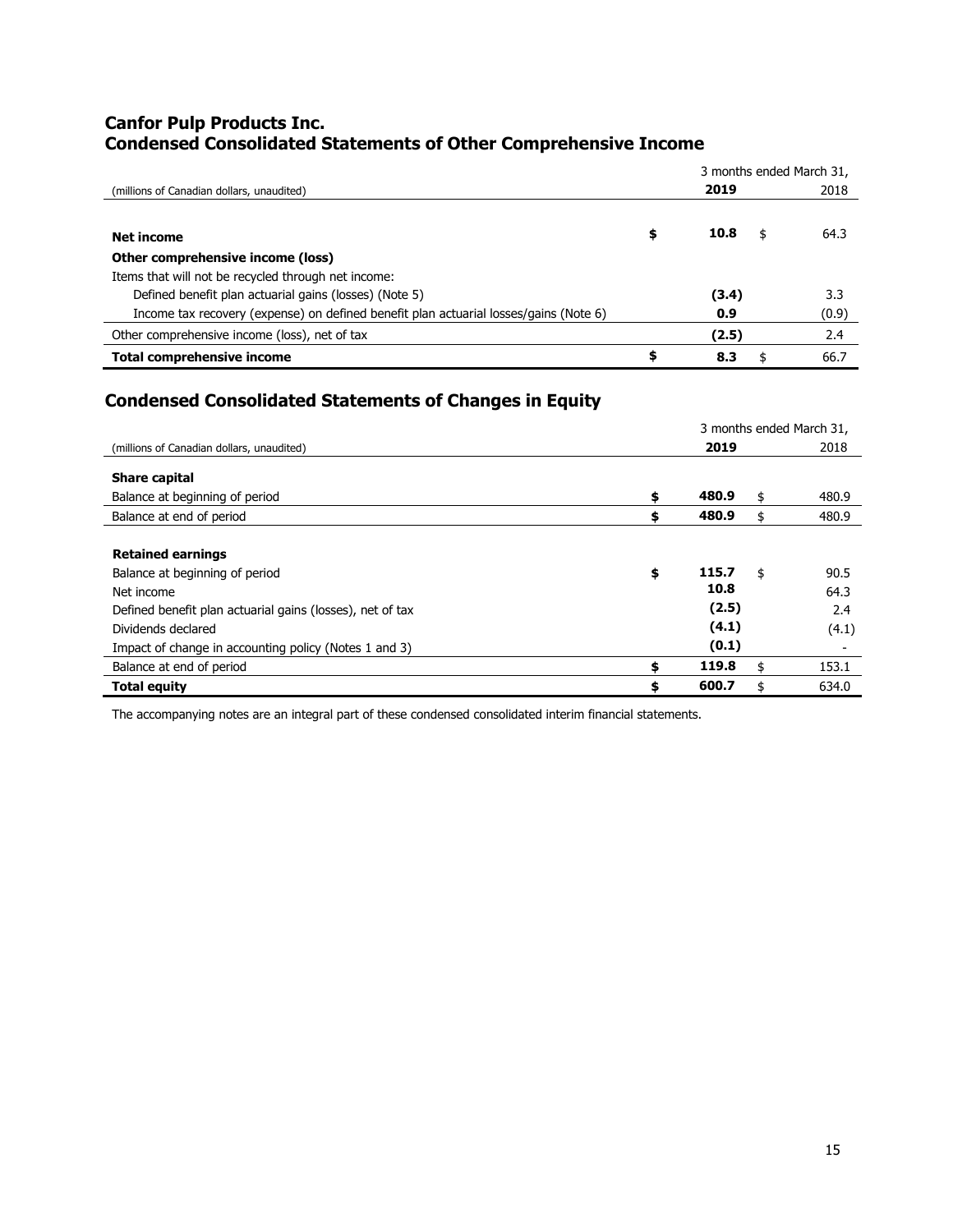# **Canfor Pulp Products Inc. Condensed Consolidated Statements of Cash Flows**

|                                                                       | 3 months ended March 31,       |    |        |  |
|-----------------------------------------------------------------------|--------------------------------|----|--------|--|
| (millions of Canadian dollars, unaudited)                             | 2019                           |    | 2018   |  |
| Cash generated from (used in):                                        |                                |    |        |  |
| <b>Operating activities</b>                                           |                                |    |        |  |
| Net income                                                            | \$<br>10.8                     | \$ | 64.3   |  |
| Items not affecting cash:                                             |                                |    |        |  |
| Amortization                                                          | 22.3                           |    | 19.2   |  |
| Income tax expense (Note 6)                                           | 3.9                            |    | 23.4   |  |
| Employee future benefits expense                                      | 1.0                            |    | 1.1    |  |
| Finance expense, net                                                  | 1.5                            |    | 1.2    |  |
| Other, net                                                            | 0.3                            |    | 0.9    |  |
| Defined benefit plan contributions, net                               | (1.1)                          |    | (1.7)  |  |
| Income taxes paid, net                                                | (4.0)                          |    | (19.1) |  |
|                                                                       | 34.7                           |    | 89.3   |  |
| Net change in non-cash working capital (Note 8)                       | (34.1)                         |    | (22.2) |  |
|                                                                       | 0.6                            |    | 67.1   |  |
| <b>Financing activities</b>                                           |                                |    |        |  |
| Payment of lease obligations (Note 3(b))                              | (0.2)                          |    |        |  |
| Increase in operating loan (Note 4)                                   | 23.0                           |    |        |  |
| Finance expenses paid                                                 | (0.7)                          |    | (0.7)  |  |
| Dividends paid                                                        | (4.1)                          |    | (4.1)  |  |
| Share purchases                                                       |                                |    | (0.1)  |  |
|                                                                       | 18.0                           |    | (4.9)  |  |
| <b>Investing activities</b>                                           |                                |    |        |  |
| Additions to property, plant and equipment and intangible assets, net | (25.5)                         |    | (19.8) |  |
| Other, net                                                            |                                |    | 0.3    |  |
|                                                                       | (25.5)                         |    | (19.5) |  |
| Increase (decrease) in cash and cash equivalents*                     | (6.9)                          |    | 42.7   |  |
| Cash and cash equivalents at beginning of period*                     | 6.9                            |    | 76.7   |  |
| Cash and cash equivalents at end of period*                           | \$<br>$\overline{\phantom{0}}$ | \$ | 119.4  |  |

\*Cash and cash equivalents include cash on hand less unpresented cheques.

The accompanying notes are an integral part of these condensed consolidated interim financial statements.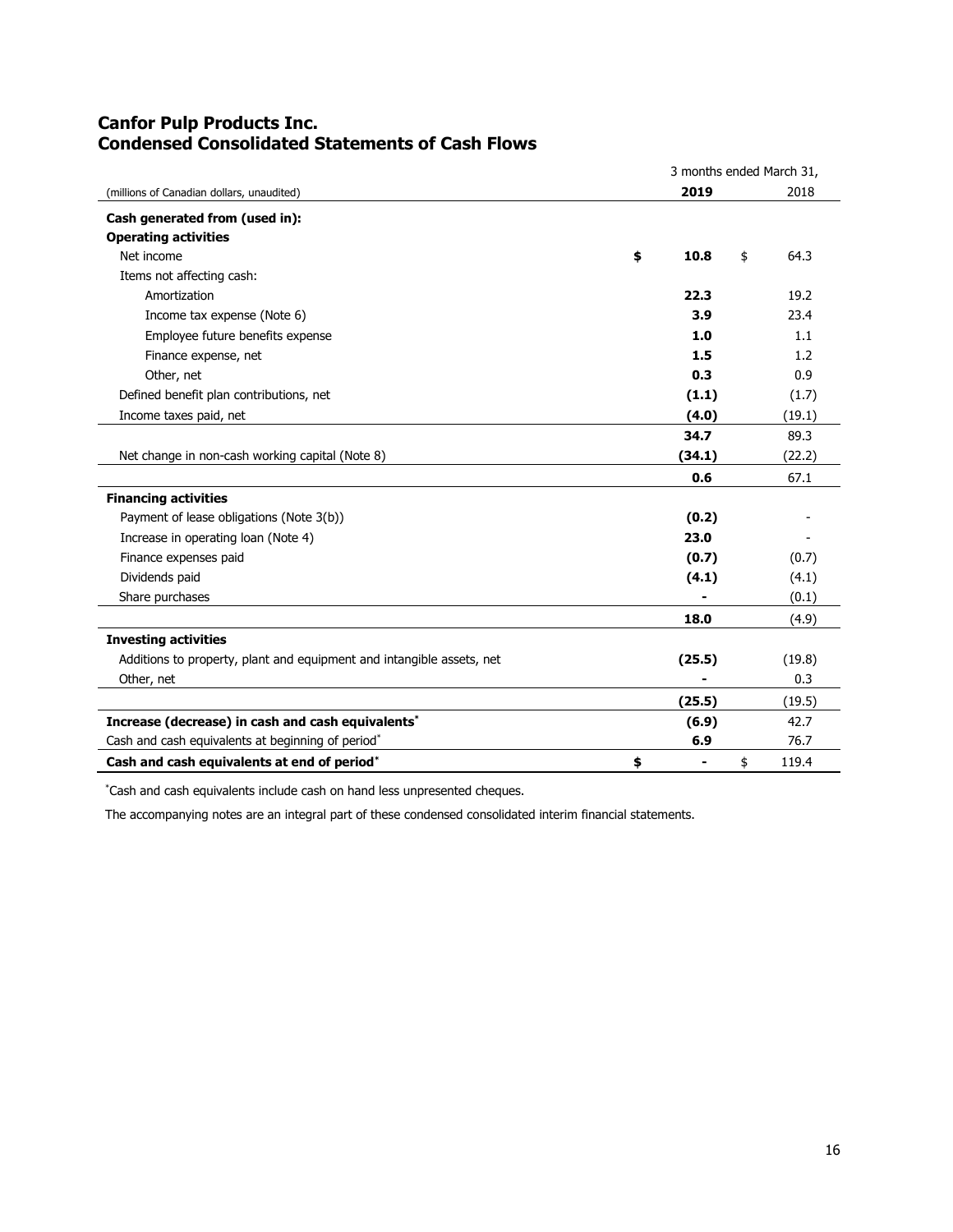# **Canfor Pulp Products Inc. Notes to the Condensed Consolidated Financial Statements**

Three months ended March 31, 2019 and March 31, 2018 (millions of Canadian dollars unless otherwise noted, unaudited)

# **1. Basis of Preparation**

These condensed consolidated interim financial statements (the "financial statements") have been prepared in accordance with International Accounting Standards ("IAS") 34 Interim Financial Reporting, and include the accounts of Canfor Pulp Products Inc. ("CPPI") and its subsidiary entities, hereinafter referred to as "CPPI" or "the Company." At March 31, 2019 and May 1, 2019, Canfor Corporation ("Canfor") held a 54.8% interest in CPPI.

These financial statements do not include all of the disclosures required by International Financial Reporting Standards ("IFRS") for annual financial statements. Additional disclosures relevant to the understanding of these financial statements, including the accounting policies applied, can be found in the Company's Annual Report for the year ended December 31, 2018, available at www.canfor.com or www.sedar.com.

Certain comparative amounts for the prior period have been reclassified to conform to the current period's presentation.

These financial statements were authorized for issue by the Company's Board of Directors on May 1, 2019.

# **Change in Accounting Policy**

Effective January 1, 2019, the Company has adopted IFRS 16 Leases, which supersedes IAS 17 Leases and related interpretations. Under IAS 17, leases were previously classified as either operating or financing for lessees based on an assessment of whether the lease transferred significantly all of the risks and rewards incidental to ownership of the underlying asset to the Company. As the Company's leases were previously classified as operating, straight-line operating lease expense was recognized over the lease term in the comparative period.

IFRS 16 introduces a single, on-balance sheet lease accounting model for lessees, with a right-of-use asset ("ROU asset") representing the Company's right to use the underlying asset, and a lease obligation representing its obligation to make lease payments. Amortization expense for ROU assets and interest expense for lease obligations replaces the straight-line operating lease expense recognized under IAS 17.

The Company has applied IFRS 16 using the modified retrospective approach, under which the cumulative effect of initial application is recognized in retained earnings at January 1, 2019. Short-term and low-value recognition exemptions were applied, as well as certain practical expedients allowing for the use of hindsight to assess the lease term for contracts with extension options, the exclusion of initial direct costs from measurement of the ROU asset and the exclusion of leases with a term of less than one year remaining at the transition date.

The impact of transition is outlined under Note 3, with changes in accounting policies outlined below.

# Policy applicable from January 1, 2019

# Lease Definition

At inception of a contract, the Company assesses whether the contract is, or contains, a lease. A contract is, or contains, a lease if it conveys the right to control the use of an identified asset for a period of time in exchange for consideration. An identified asset may be implicitly or explicitly specified in a contract, but must be physically distinct, and must not have the ability for substitution by a lessor. The Company has the right to control an identified asset if it obtains substantially all of its economic benefits and either pre-determines, or directs how and for what purpose the asset is used.

# Measurement of Right-of-Use Assets and Lease Obligations

At lease commencement, the Company recognizes a ROU asset and a lease obligation. The ROU asset is initially measured at cost, which comprises the initial amount of the lease obligation adjusted for any lease payments made at, or before, the commencement date, plus any initial direct costs incurred, less any lease incentives received.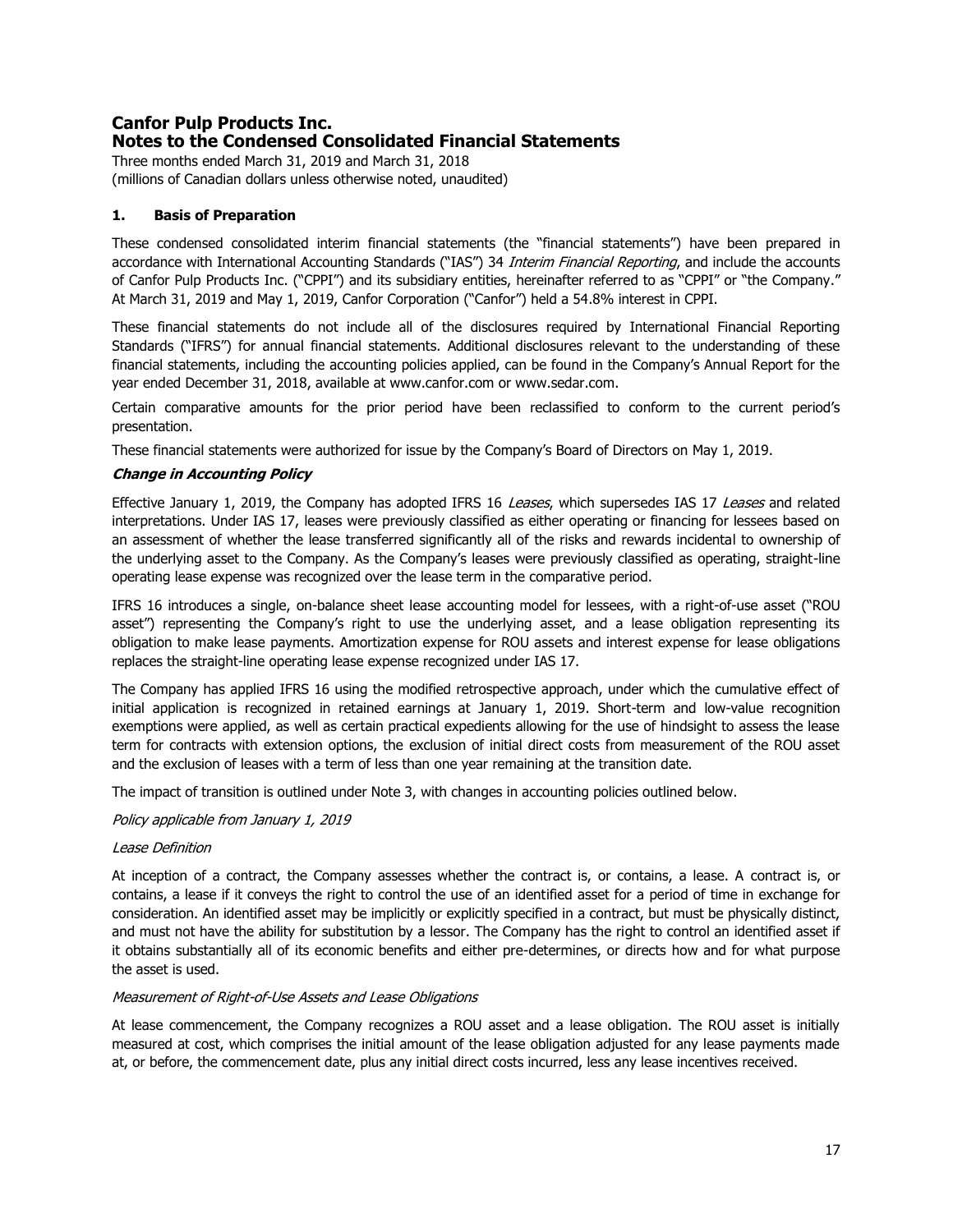The ROU asset is subsequently amortized on a straight-line basis over the shorter of the term of the lease, or the useful life of the assets determined on the same basis as the Company's property, plant and equipment. The ROU asset is periodically reduced by impairment losses, if any, and adjusted for certain remeasurements of the lease obligation.

The lease obligation is initially measured at the present value of lease payments remaining at the lease commencement date, discounted using the Company's incremental borrowing rate. Lease payments included in the measurement of the lease obligation, when applicable, may comprise fixed payments, variable payments that depend on an index or rate, amounts expected to be payable under a residual value guarantee and the exercise price under a purchase, extension or termination option that the Company is reasonably certain to exercise.

The lease obligation is subsequently measured at amortized cost using the effective interest method. It is remeasured when there is a change in future lease payments arising from a change in an index or rate, if there is a change in the Company's estimate of the amount expected to be payable under a residual value guarantee, or if the Company changes its assessment of whether it will exercise a purchase, extension or termination option. When the lease obligation is remeasured, a corresponding adjustment is made to the carrying amount of the ROU asset.

# Recognition Exemptions

The Company has elected not to recognize ROU assets and lease obligations for short-term leases that have a lease term of twelve months or less or for leases of low-value assets. Payments associated with these leases are recognized as an operating expense on a straight-line basis over the lease term within costs and expenses on the consolidated statement of income.

# **2. Inventories**

|                                           |   | As at     |      | As at        |
|-------------------------------------------|---|-----------|------|--------------|
|                                           |   | March 31, |      | December 31, |
| (millions of Canadian dollars, unaudited) |   | 2019      |      | 2018         |
| Pulp                                      | ≖ | 91.5      | - \$ | 83.2         |
| Paper                                     |   | 24.7      |      | 22.2         |
| Wood chips and logs                       |   | 42.2      |      | 48.3         |
| Materials and supplies                    |   | 54.6      |      | 53.4         |
|                                           |   | 213.0     |      | 207.1        |

Inventory balances are stated after inventory write-downs from cost to net realizable value. Inventory write-downs at March 31, 2019 totaled \$0.3 million (December 31, 2018 – nil).

#### **3. Leases**

The Company's leased assets include land, buildings, vehicles, machinery and equipment. Effective January 1, 2019, the Company adopted IFRS 16 as outlined in Note 1, recognizing \$3.3 million of ROU assets and \$3.4 million of lease obligations, with the difference of \$0.1 million recognized in retained earnings.

The following table reconciles the Company's lease commitments disclosed in the consolidated financial statements as at and for the year ended December 31, 2018, to the lease obligations recognized on initial application of IFRS 16 at January 1, 2019.

|  |  | (millions of Canadian dollars, unaudited) |  |
|--|--|-------------------------------------------|--|
|  |  |                                           |  |

| Lease commitments at December 31, 2018                             |       |
|--------------------------------------------------------------------|-------|
| Recognition exemption for short-term and low-value leases          | (0.1) |
| Discounted using the incremental borrowing rate at January 1, 2019 | (0.2) |
| Other transitional adjustments                                     | 2.0   |
| Lease obligations recognized at January 1, 2019                    | 3.4   |

Lease obligations were measured at the present value of remaining lease payments at the transition date, discounted at the Company's incremental borrowing rate. The weighted average incremental borrowing rate applied at January 1, 2019 was 4.2%.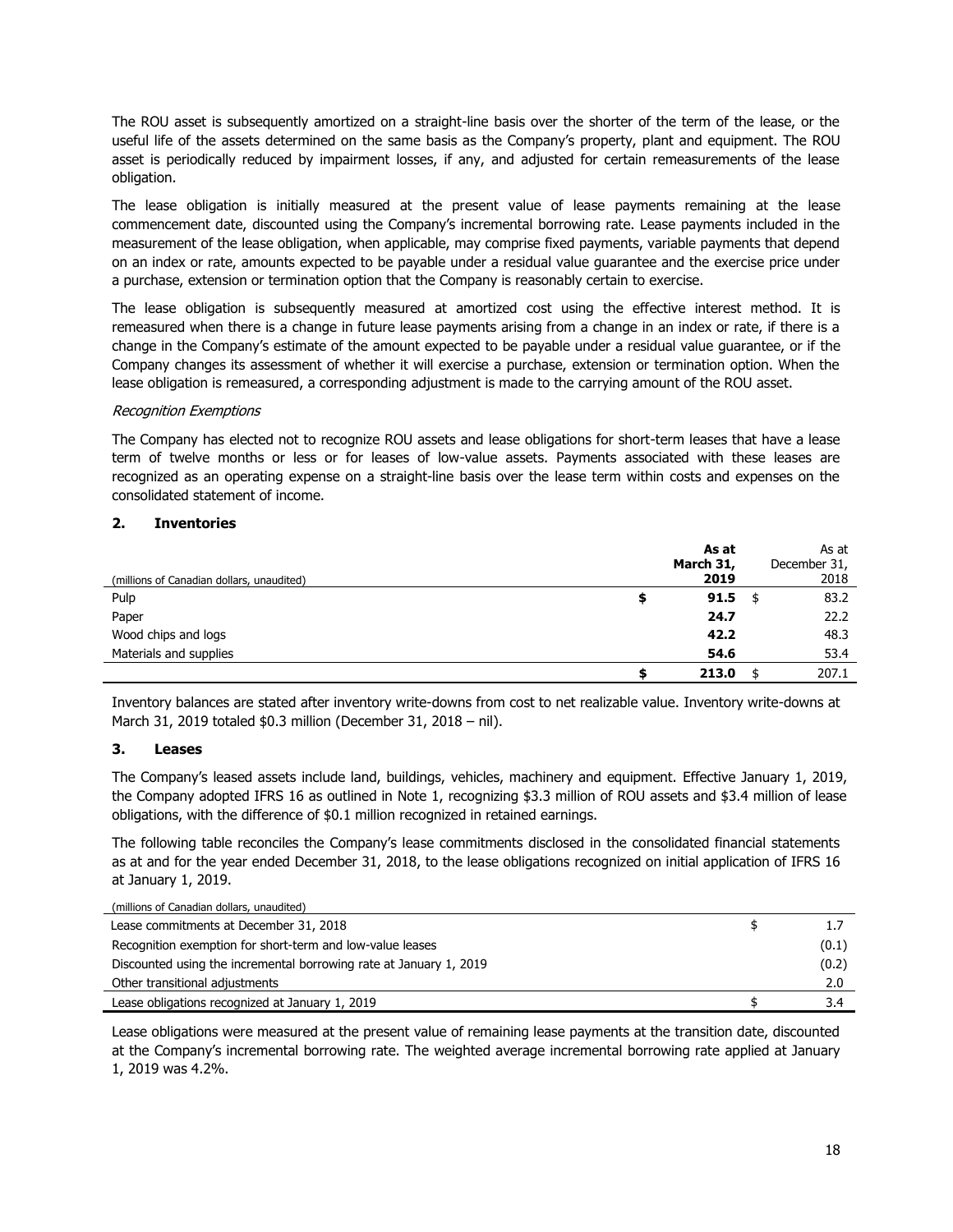# **(a) Right-of-Use Assets**

|                                           |                                | Machinery and    |      | Other facilities |    |       |
|-------------------------------------------|--------------------------------|------------------|------|------------------|----|-------|
| (millions of Canadian dollars, unaudited) | Land                           | equipment        |      | and equipment    |    | Total |
| Cost                                      |                                |                  |      |                  |    |       |
| Balance at January 1, 2019                | \$<br>0.1                      | \$<br>5.5        | -\$  | 1.4              | \$ | 7.0   |
| <b>Additions</b>                          |                                |                  |      |                  |    |       |
| Balance at March 31, 2019                 | \$<br>0.1                      | \$<br>5.5        | - \$ | 1.4              | \$ | 7.0   |
| <b>Amortization</b>                       |                                |                  |      |                  |    |       |
| Balance at January 1, 2019                | \$<br>$\overline{\phantom{a}}$ | \$<br>$(2.7)$ \$ |      | (1.0)            | \$ | (3.7) |
| Amortization                              |                                | (0.1)            |      | (0.1)            |    | (0.2) |
| Balance at March 31, 2019                 |                                | $(2.8)$ \$       |      | (1.1)            | \$ | (3.9) |
| <b>Carrying Amounts</b>                   |                                |                  |      |                  |    |       |
| At January 1, 2019                        | 0.1                            | \$<br>2.8        | \$   | 0.4              | \$ | 3.3   |
| At March 31, 2019                         | \$<br>0.1                      | \$<br>2.7        | S    | 0.3              | S  | 3.1   |

# **(b) Lease Obligations**

Contractual, undiscounted cash flows associated with the Company's lease obligations are as follows:

|                                           | As at     |
|-------------------------------------------|-----------|
|                                           | March 31, |
| (millions of Canadian dollars, unaudited) | 2019      |
| Within one year<br>ш                      |           |
| Between one and five years                | 2.4       |
| Beyond five years                         | 0.1       |
| Total undiscounted lease obligations      | 3.6       |

Discounted lease obligations recognized on the Company's consolidated balance sheet are as follows:

|                                           | As at     |
|-------------------------------------------|-----------|
|                                           | March 31, |
| (millions of Canadian dollars, unaudited) | 2019      |
| Current                                   | 1.0       |
| Non-Current                               | 2.3       |
| Total discounted lease obligations        | 3.3       |

Interest expense on lease obligations for the three months ended March 31, 2019 was nominal and is included in finance expense.

Operating lease expenses relating to short-term and low-value leases not included in the measurement of lease obligations for the three months ended March 31, 2019 was \$0.3 million.

Total cash outflows for leases was \$0.5 million, including \$0.3 million for short-term and low-value leases during the three months ended March 31, 2019.

# **4. Operating Loan**

|                                           | As at     | As at        |
|-------------------------------------------|-----------|--------------|
|                                           | March 31, | December 31, |
| (millions of Canadian dollars, unaudited) | 2019      | 2018         |
| Operating loan facility                   | 110.0     | 110.0        |
| Letters of credit                         | (13.0)    | (11.1)       |
| Operating loan facility drawn             | (23.0)    | -            |
| Total available operating loan facility   | 74.0      | 98.9         |

On April 6, 2018, the maturity date of the Company's principal operating loan facility was extended from January 31, 2020 to April 6, 2022. The terms of the Company's operating loan facility include interest payable at floating rates that vary depending on the ratio of debt to total capitalization, and is based on the lenders' Canadian prime rate, bankers' acceptances, US dollar base rate or US dollar LIBOR rate, plus a margin.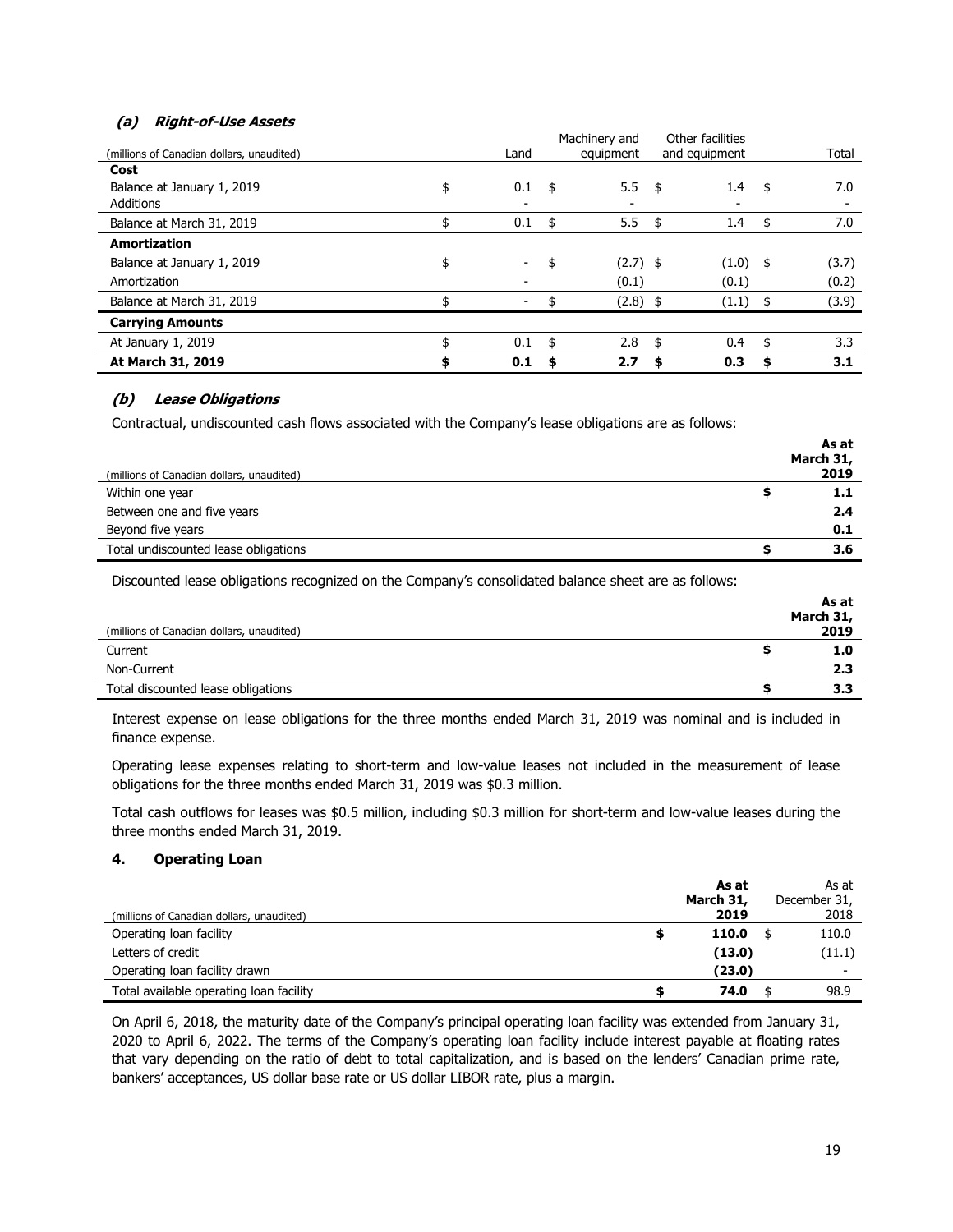The facility has certain financial covenants including a covenant based on maximum debt to total capitalization of the Company. At March 31, 2019, the Company was in compliance with all covenants relating to its operating loans.

# **5. Employee Future Benefits**

For the three months ended March 31, 2019, defined benefit plan actuarial losses of \$3.4 million (before tax) were recognized in other comprehensive income, principally reflecting a lower discount rate used to value the net defined benefit plan obligations, offset in part by higher than anticipated returns generated on plan assets.

For the three months ended March 31, 2018, defined benefit plan actuarial gains of \$3.3 million (before tax) were recognized in other comprehensive income, principally reflecting a higher discount rate used to value the defined benefit plan obligations, offset in part by lower than anticipated returns generated on plan assets.

The discount rate assumptions used to estimate the changes in net retirement benefit obligations were as follows:

|                   | <b>Defined Benefit</b> | <b>Other Benefit</b> |
|-------------------|------------------------|----------------------|
|                   | <b>Pension Plans</b>   | <b>Plans</b>         |
| March 31, 2019    | 3.3%                   | 3.3%                 |
| December 31, 2018 | $3.6\%$                | 3.6%                 |
| March 31, 2018    | 3.6%                   | 3.6%                 |
| December 31, 2017 | 3.4%                   | 3.4%                 |

# **6. Income Taxes**

|                                           | 3 months ended March 31, |  |        |  |
|-------------------------------------------|--------------------------|--|--------|--|
| (millions of Canadian dollars, unaudited) | 2019                     |  | 2018   |  |
| Current                                   | (1.5)                    |  | (25.6) |  |
| Deferred                                  | (2.4)                    |  | 2.2    |  |
| Income tax expense                        | (3.9)                    |  | (23.4) |  |

The reconciliation of income taxes calculated at the statutory rate to the actual income tax provision is as follows:

|                                                                            | 3 months ended March 31, |       |  |        |  |
|----------------------------------------------------------------------------|--------------------------|-------|--|--------|--|
| (millions of Canadian dollars, unaudited)                                  |                          | 2019  |  | 2018   |  |
| Income tax expense at statutory rate $-27\%$ (2018 $-27\%$ )               |                          | (4.1) |  | (23.7) |  |
| Entities with different income tax rates and other tax adjustments<br>Add: |                          | 0.2   |  | 0.3    |  |
| Income tax expense                                                         |                          | (3.9) |  | (23.4) |  |

In addition, a tax recovery of \$0.9 million related to actuarial losses on the Company's defined benefit plans was recorded in other comprehensive income for the three months ended March 31, 2019 (three months ended March 31, 2018 - expense of \$0.9 million related to actuarial gains).

# **7. Earnings per Share and Normal Course Issuer Bid**

Basic net income per share is calculated by dividing the net income available to common shareholders by the weighted average number of common shares outstanding during the period.

|                                          |            | 3 months ended March 31, |  |  |  |
|------------------------------------------|------------|--------------------------|--|--|--|
|                                          | 2019       | 2018                     |  |  |  |
| Weighted average number of common shares | 65,250,759 | 65,250,775               |  |  |  |

On March 4, 2019, the Company renewed its normal course issuer bid whereby it can purchase for cancellation up to 3,262,537 common shares or approximately 5% of its issued and outstanding common shares as of March 1, 2019. The renewed normal course issuer bid is set to expire on March 6, 2020.

As at March 31, 2019 and May 1, 2019, there were 65,250,759 common shares of the Company outstanding and Canfor's ownership interest in CPPI was 54.8%.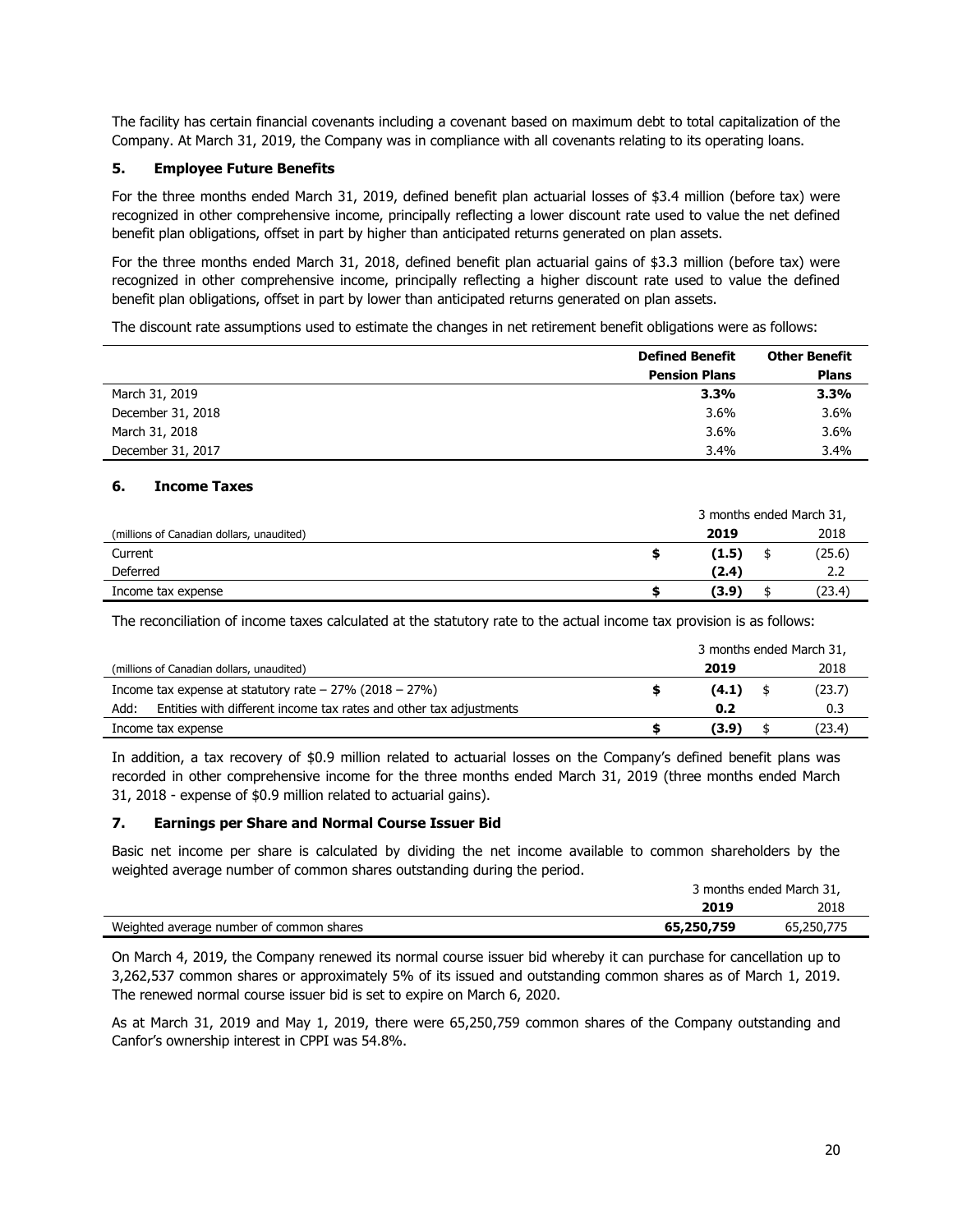# **8. Net Change in Non-Cash Working Capital**

|                                           | 3 months ended March 31, |        |  |
|-------------------------------------------|--------------------------|--------|--|
| (millions of Canadian dollars, unaudited) | 2019                     | 2018   |  |
| Accounts receivable                       | $(10.9)$ \$              | (21.4) |  |
| Inventories                               | (5.9)                    | (4.6)  |  |
| Prepaid expenses and other                | (6.4)                    | (2.5)  |  |
| Accounts payable and accrued liabilities  | (10.9)                   | 6.3    |  |
| Net increase in non-cash working capital  | (34.1)                   | (22.2) |  |

# **9. Segment Information**

The Company has two reportable segments, pulp and paper, which operate as separate business units and represent separate product lines. Sales between the pulp and paper segments are accounted for at prices that approximate fair value. These include sales of slush pulp from the pulp segment to the paper segment. Information regarding the operations of each reportable segment is included in the following table:

| (millions of Canadian dollars, unaudited) | Pulp        | Paper      | Unallocated |    | Elimination | Consolidated |
|-------------------------------------------|-------------|------------|-------------|----|-------------|--------------|
| 3 months ended March 31, 2019             |             |            |             |    |             |              |
| Sales from contracts with customers       | \$<br>255.1 | \$<br>48.5 | \$<br>0.4   | \$ | ۰           | \$<br>304.0  |
| Sales to other segments                   | 28.3        |            |             |    | (28.3)      |              |
| <b>Operating income (loss)</b>            | 15.5        | 5.9        | (3.3)       |    |             | 18.1         |
| <b>Amortization</b>                       | 21.4        | 0.9        |             |    |             | 22.3         |
| Capital expenditures <sup>1</sup>         | 24.0        | 1.1        | 0.4         |    |             | 25.5         |
| Identifiable assets                       | 853.6       | 64.9       | 23.6        |    |             | 942.1        |
| 3 months ended March 31, 2018             |             |            |             |    |             |              |
| Sales from contracts with customers       | \$<br>317.5 | \$<br>42.0 | \$<br>0.2   | \$ |             | \$<br>359.7  |
| Sales to other segments                   | 28.9        |            |             |    | (28.9)      |              |
| Operating income (loss)                   | 86.4        | 2.9        | (4.2)       |    |             | 85.1         |
| Amortization                              | 18.1        | 1.1        |             |    |             | 19.2         |
| Capital expenditures <sup>1</sup>         | 18.5        | 1.3        |             |    |             | 19.8         |
| Identifiable assets                       | 774.2       | 58.1       | 130.4       |    |             | 962.7        |

<sup>1</sup>Capital expenditures represent cash paid for capital assets during the periods and include capital expenditures that were partially financed by government grants.

# **Geographic information**

CPPI's products are marketed worldwide, with sales made to customers in a number of different countries. The following table presents revenue based on geographical locations of CPPI's customers:

|                                           | 3 months ended March 31, |               |       |  |  |
|-------------------------------------------|--------------------------|---------------|-------|--|--|
| (millions of Canadian dollars, unaudited) |                          | 2019          | 2018  |  |  |
| Sales by location of customer             |                          |               |       |  |  |
| Canada                                    | \$                       | 19.6 \$       | 20.1  |  |  |
| Asia                                      |                          | 161.5         | 236.2 |  |  |
| <b>United States</b>                      |                          | 88.0          | 74.7  |  |  |
| Europe                                    |                          | 14.5          | 13.6  |  |  |
| Other                                     |                          | 20.4          | 15.1  |  |  |
|                                           | \$                       | 304.0<br>- \$ | 359.7 |  |  |

# **10. Related Party Transactions**

For the three months ended March 31, 2019, the Company depended on Canfor to provide approximately 69% (three months ended March 31, 2018 - 67%) of its fibre supply as well as certain key business and administrative services. As a result of these relationships the Company considers its operations to be dependent on its ongoing relationship with Canfor. The transactions with Canfor are consistent with the transactions described in the December 31, 2018 audited consolidated financial statements of CPPI and are based on agreed upon amounts between the parties.